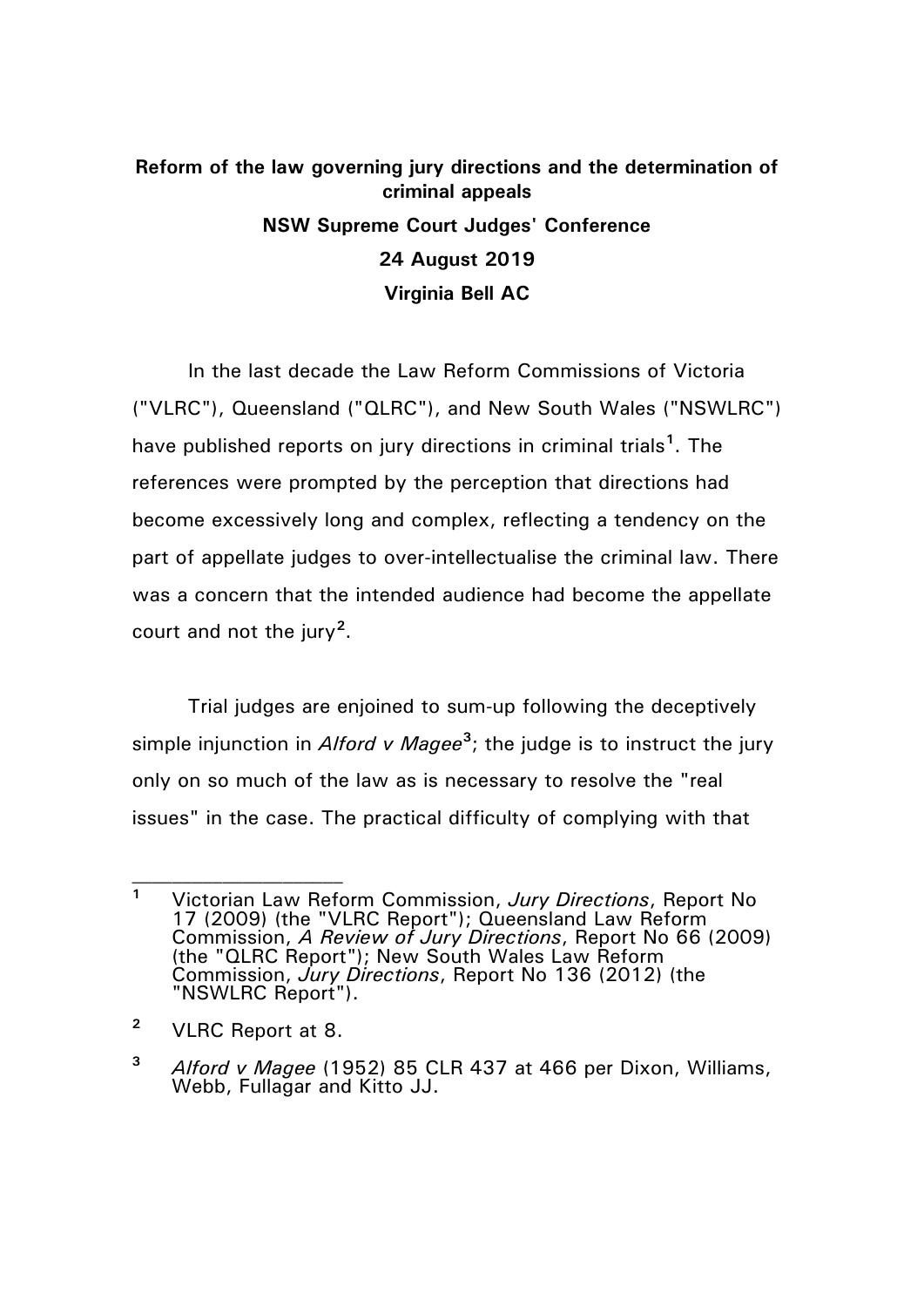injunction is illustrated in *Clayton v The Queen*. **[4](#page-1-0)** Three accused were jointly tried for murder. The prosecution was unable to establish which accused did the act causing death. The prosecution case against each accused was put in any one of three ways: (i) as a participant in a joint criminal enterprise to cause really serious harm; (ii) as a party to an agreement to assault the deceased having foresight of the possibility that death or really serious injury might be inflicted by one of their number; or (iii) as an aider and abettor. Adding further layers of complexity was the requirement to instruct the jury in each case on the alternative verdict of manslaughter and of the necessity to negative self-defence with respect to murder or manslaughter.

On appeal in the High Court, the joint reasons in *Clayton* were critical of the lengthy written and oral directions given to the jury. Their Honours observed that**[5](#page-1-1)** :

"It may greatly be doubted that it was essential to identify the issues which the jury had to consider according to a pattern determined only by the legal principles upon which the prosecution relied."

<span id="page-1-0"></span>**<sup>4</sup>** (2006) 81 ALJR 439; 231 ALR 500.

<span id="page-1-1"></span>**<sup>5</sup>** *Clayton v The Queen* (2006) 81 ALJR 439 at 444 [23] per Gleeson CJ, Gummow, Hayne, Callinan, Heydon and Crennan JJ; 231 ALR 500 at 506.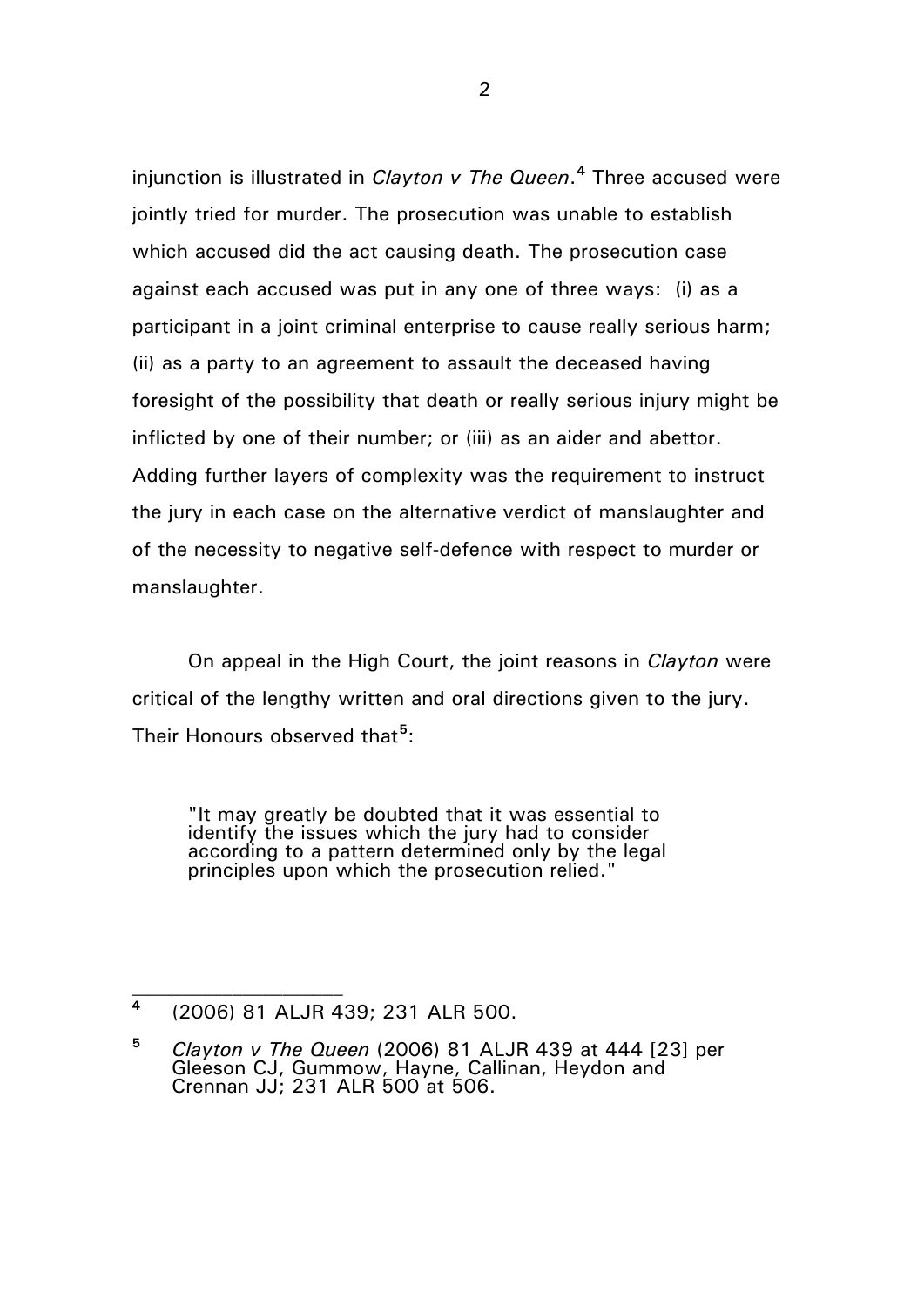Their Honours said that the "real issues" were of fact and were relatively simple<sup>[6](#page-2-0)</sup>: what did the accused agree was going to happen when they went to the deceased's premises; what did the accused foresee was possible; and what did the accused do at the premises, if anything, to aid and abet whomever fatally assaulted the deceased?

Geoffrey Eames, a retired Judge of the Victorian Court of Appeal, took the High Court to task following *Clayton*. Eames suggested that the identification of the issues may be easier for the High Court following their refinement in the intermediate appellate court. Eames pointed out that many grounds of challenge in *Clayton* had been argued and fallen away before the grant of special leave to appeal. Eames doubted that any trial judge would have been game to narrow the issues as the High Court had done**[7](#page-2-1)** . There is force to the criticism.

The proper reach of the law in attaching criminal responsibility to participants in group criminal activity for the acts of fellow participants is controversial**[8](#page-2-2)** . Commonly, it is necessary for the jury

 $\mathcal{L}_\text{max}$ 

<span id="page-2-0"></span>**<sup>6</sup>** *Clayton v The Queen* (2006) 81 ALJR 439 at 444 [24]-[25]; 231 ALR 500 at 506.

<span id="page-2-1"></span>**<sup>7</sup>** Eames, "Tackling the Complexity of Criminal Trial Directions: What Role for Appellate Courts?" (2007) 29(2) *Australian Bar Review* 161 at 178.

<span id="page-2-2"></span>**<sup>8</sup>** *Miller v The Queen* (2016) 259 CLR 380.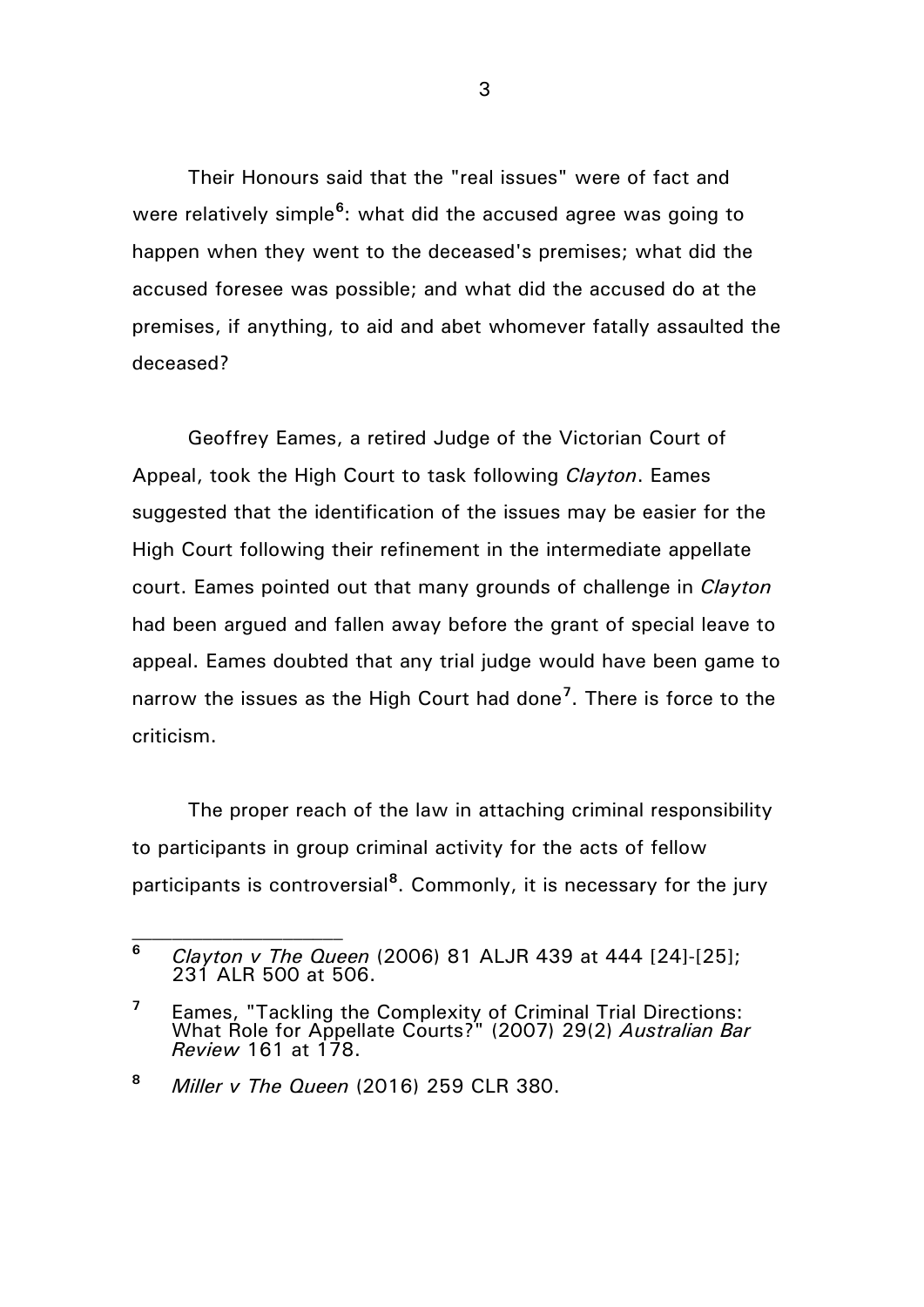to consider not only what the accused intended, but what the accused foresaw another might intentionally do. The directions may be given in plain English, but they need to address distinctions of no small refinement. Trial judges are right to have an eye on appellate review lest the endeavour to communicate in a folksy way leads to successful challenge.

Following the VLRC Report, the Criminal Law Review of the Department of Justice (Vic) reported on the "complex, voluminous and uncertain" directions in jury trials**[9](#page-3-0)** . The authors traced this downward trend to *Bromley v The Queen***[10](#page-3-1)**. In *Bromley*, the High Court declined to create new categories of witnesses whose evidence required a corroboration warning. The Court went onto say that, in a case falling outside a recognised category, the jury must be made aware, "in words which meet the justice of the case", of the dangers of convicting on the evidence of the witness**[11](#page-3-2)**. The determination of whether a warning is required to avoid a perceptible

 $\mathcal{L}_\text{max}$ 

<span id="page-3-0"></span>**<sup>9</sup>** Criminal Law Review, Department of Justice (Vic), *Jury Directions: A New Approach* (2013) at 10.

<span id="page-3-1"></span>**<sup>10</sup>** Criminal Law Review, Department of Justice (Vic), *Jury Directions: A New Approach* (2013) at 10 citing *Bromley v The Queen* (1986) 161 CLR 315.

<span id="page-3-2"></span>**<sup>11</sup>** *Bromley v The Queen* (1986) 161 CLR 315 at 319 per Gibbs CJ, Mason, Wilson and Dawson JJ concurring.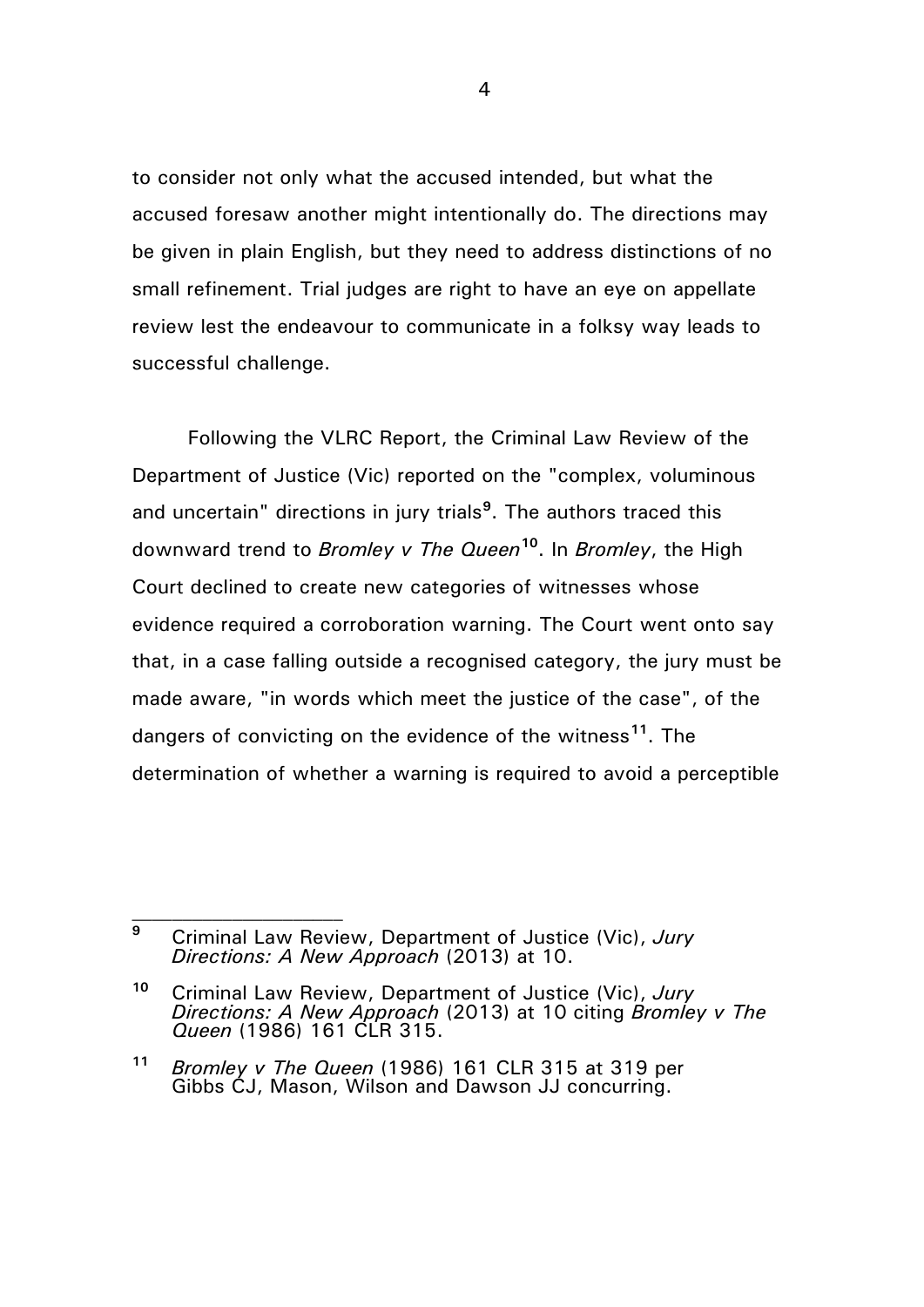risk of miscarriage of justice does not involve a bright line test, as *Tully v The Queen***[12](#page-4-0)** is apt to illustrate.

There is a tension between holding parties to their forensic choices and the trial judge's obligation to ensure fairness to the accused in the way required by *Pemble v The Queen***[13](#page-4-1)**. Regardless of the conduct of the defence case, the "real issues" in the trial are to be understood as including any defence or partial defence that is arguably open on the evidence**[14](#page-4-2)**. Discharge of the *Pemble* obligation can be a trap for young players, as evidenced by *Stevens v The Queen***[15](#page-4-3)**. The trial judge did not direct on the defence of accident under the *Criminal Code* (Qld). That failure was found to have occasioned a miscarriage of justice**[16](#page-4-4)**. That was so notwithstanding that the Court was closely divided on whether the evidence left open accident as a possibility. McHugh J held that it did, on a view of the evidence that does not appear to have occurred to the parties or the trial judge. His Honour's analysis was posited on the footing that the jury is entitled to refuse to accept the cases of the parties and to

<span id="page-4-0"></span>**<sup>12</sup>** (2006) 230 CLR 234.

- <span id="page-4-1"></span>**<sup>13</sup>** (1971) 124 CLR 107.
- <span id="page-4-2"></span>**<sup>14</sup>** *Pemble v The Queen* (1971) 124 CLR 107 at 117-118 per Barwick CJ.
- <span id="page-4-3"></span>**<sup>15</sup>** (2005) 227 CLR 319.
- <span id="page-4-4"></span>**<sup>16</sup>** *Stevens v The Queen* (2005) 227 CLR 319 per McHugh, Kirby and Callinan JJ, Gleeson CJ and Heydon J dissenting.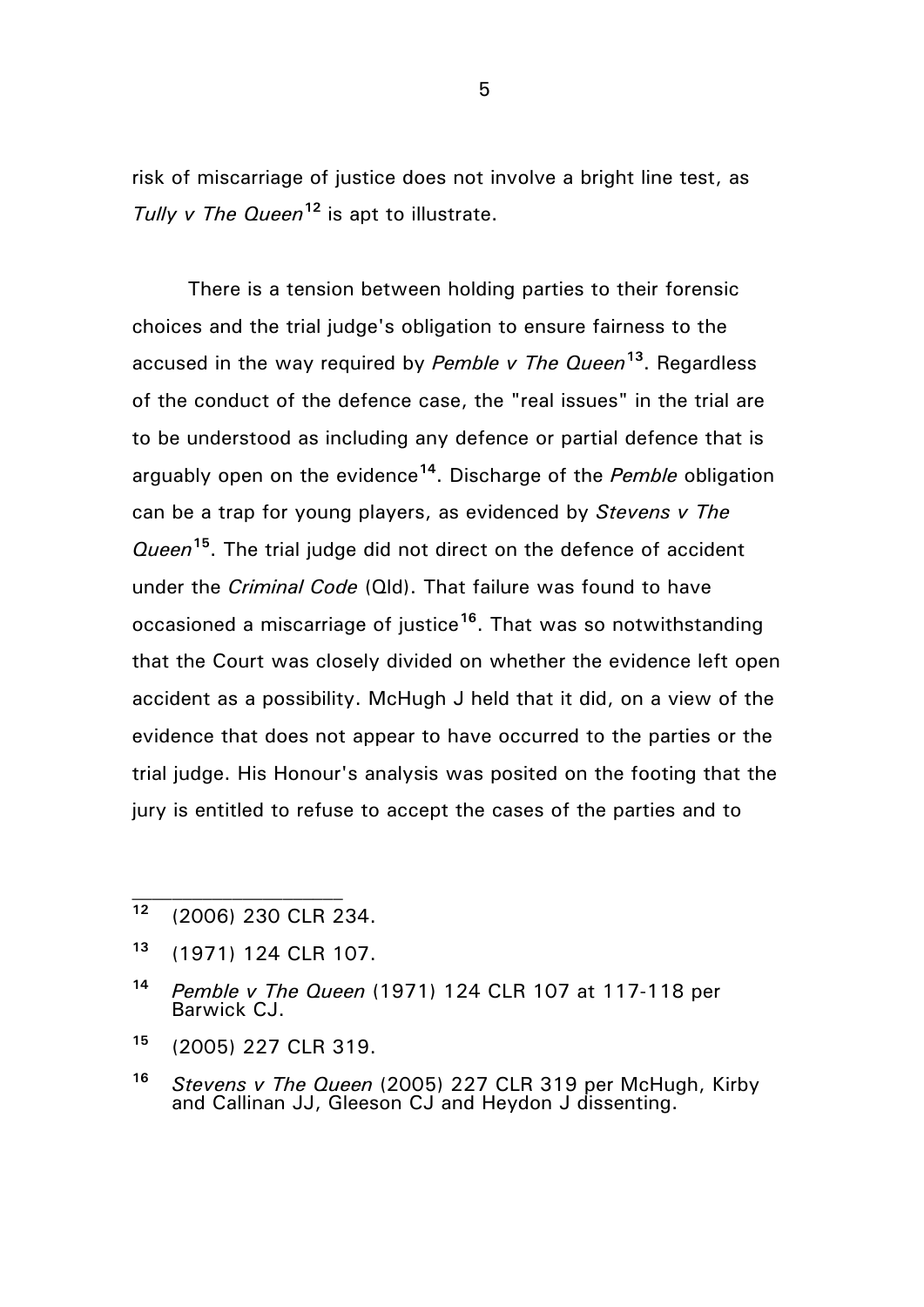"work out for themselves a view of the case which did not exactly represent what either party said"**[17](#page-5-0)**.

*Pemble* has not been without critics. Its application tends to add to the length and complexity of the summing-up, not infrequently one suspects, to the mild bewilderment of the jury. Trial judges are constrained to give elaborate directions on defences and partial defences notwithstanding the exiguous evidentiary support for them and that no party has referred to them. Each of the Law Reform Commissions considered whether to recommend modifying the *Pemble* obligation. In the event, the QLRC and the NSWLRC did not recommend any departure. Victoria, by contrast, adopted a robust approach and has legislatively done away with the obligation.

The QLRC and the NSWLRC surveyed a body of empirical research concerning juror comprehension of legal directions and capacity to apply them. One consistent research finding is that jurors have differing understandings of the concept of "proof beyond reasonable doubt". Jurors reports that they would like the judge to give a more informative explanation of what amounts to a reasonable doubt**[18](#page-5-1)**.

 $\mathcal{L}_\text{max}$ 

<span id="page-5-0"></span>**<sup>17</sup>** *Stevens v The Queen* (2005) 227 CLR 319 at 330 [29] citing *Williams v Smith* (1960) 103 CLR 539 at 545 per Dixon CJ, McTiernan, Fullagar, Kitto and Menzies JJ.

<span id="page-5-1"></span>**<sup>18</sup>** Young, Cameron and Tinsley, *Juries in Criminal Trials: Part Two – A Summary of the Research Findings*, Preliminary Paper 37 –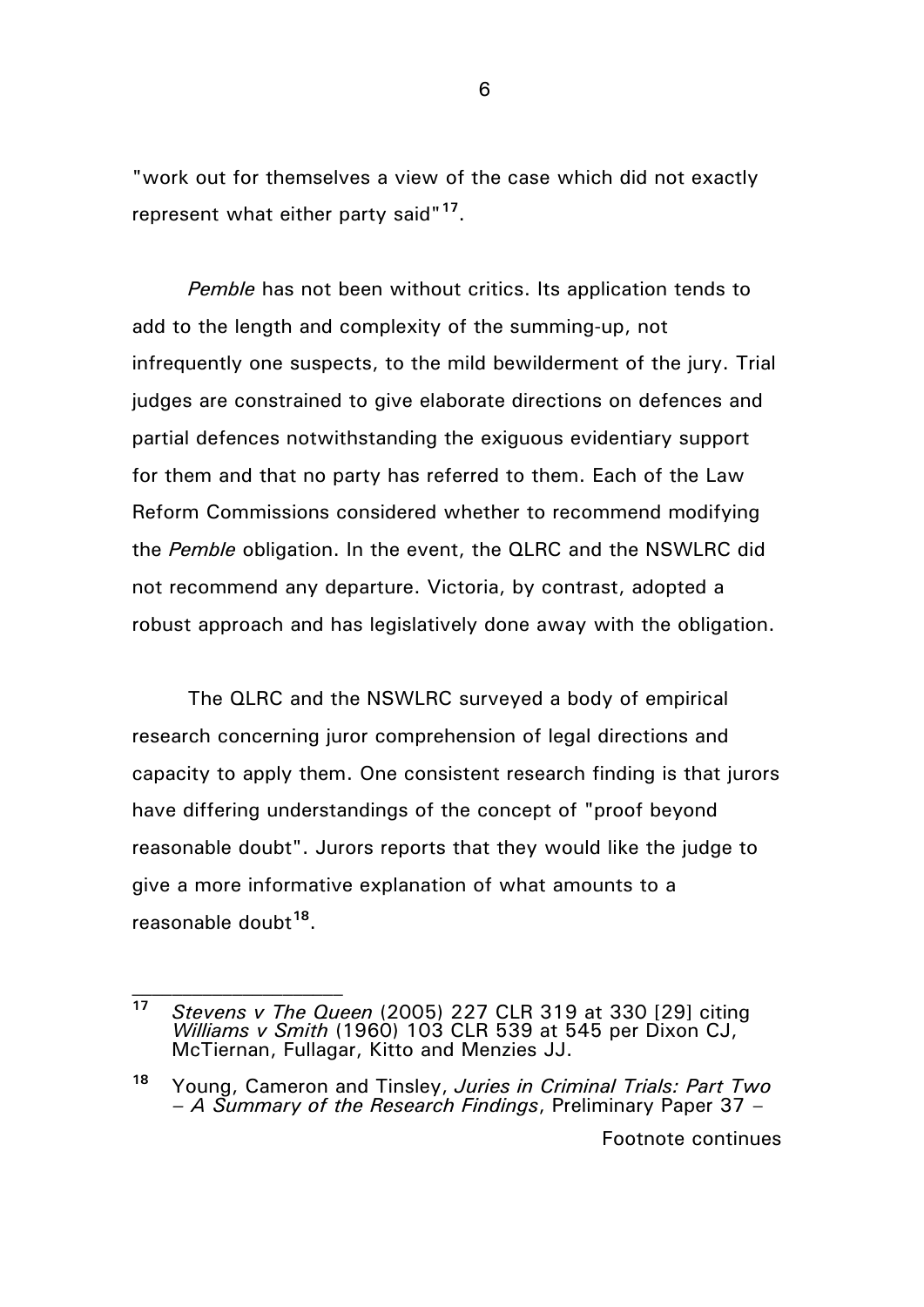Kitto J's reasons in *Thomas v The Queen***[19](#page-6-0)** explain the basis for the rule precluding the trial judge from explaining the concept of proof beyond reasonable doubt:

"Whether a doubt is reasonable is for the jury to say; and the danger that invests an attempt to explain what 'reasonable' means is that the attempt not only may prove unhelpful but may obscure the vital point that the accused must be given the benefit of any doubt which the jury considers reasonable."

In *Darkan v The Queen* the joint reasons, in passing, characterised the High Court's stance in requiring that judges refuse to expand on the meaning of the phrase as extreme and exceptional**[20](#page-6-1)**. Pointedly, their Honours observed that it is not an approach that has found favour elsewhere**[21](#page-6-2)**.

<span id="page-6-0"></span>**<sup>19</sup>** (1960) 102 CLR 584 at 595.

- <span id="page-6-1"></span>**<sup>20</sup>** (2006) 227 CLR 373 at 395 [69] per Gleeson CJ, Gummow, Heydon and Crennan JJ.
- <span id="page-6-2"></span>**<sup>21</sup>** *Darkan v The Queen* (2006) 227 CLR 373 at 394 [66] per Gleeson CJ, Gummow, Heydon and Crennan JJ.

Volume 2 at 54 [7.16], [7.18]; Chesterman, Chan and Hampton, *Managing Prejudicial Publicity: An Empirical Study of Criminal Jury Trials in New South Wales* (2001) at 179-180 [450], [453]; NSW Bureau of Crime Statistics and Research, Trimboli, "Juror Understanding of Judicial Instructions in Criminal Trials" (2008) 119 *Crime and Justice Bulletin* 1 at 4, 6; McKimmie, Antrobus and Davis, *Jurors' Trial Experiences: The Influence of Directions and Other Aspects of Trials* (2009) published in QLRC Report at Appendix E, 13-19.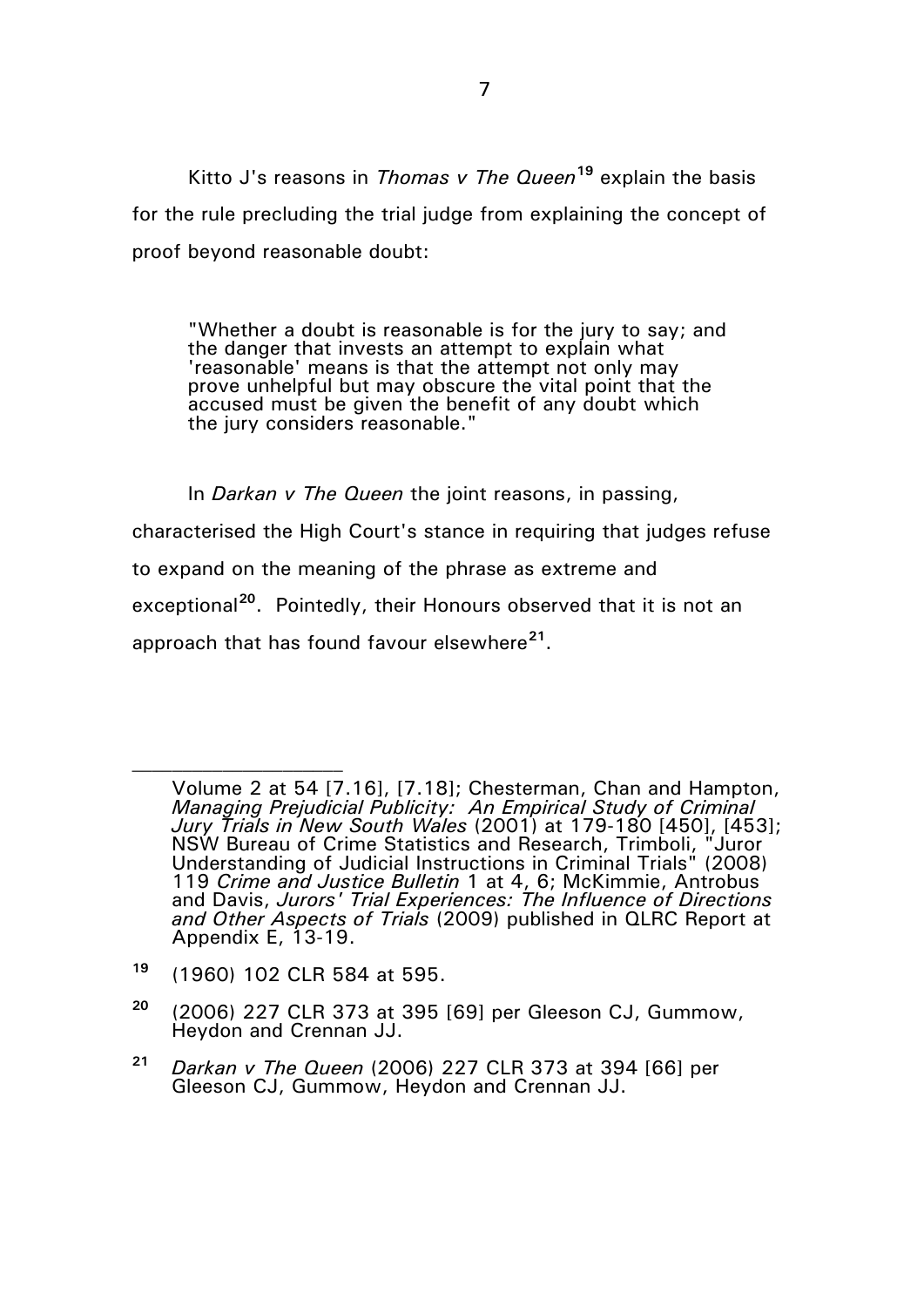More recently, in *R v Dookheea***[22](#page-7-0)**, the High Court acknowledged that views might reasonably differ as to whether the phrase "beyond reasonable doubt" is well-understood given the relative frequency with which juries ask trial judges to define it. Nonetheless, there was no invitation in *Dookheea* to depart from the *Thomas* line of authority.

The impugned direction in *Dookheea* concerned proof of the element of intention of the accused's trial for murder. The jury was instructed**[23](#page-7-1)**:

"You have to consider whether the Crown has satisfied you that Mr Dookheea had the intention that is required. And the Crown has to have satisfied you of this not beyond any doubt, but beyond reasonable doubt."

Slightly easing the levers, the High Court accepted that it will not always be an error for a judge to contrast reasonable doubt with any doubt and, while it may be unwise to do so, it will not necessarily occasion a substantial miscarriage of justice**[24](#page-7-2)**.

In England, the preferred direction requires that the jury be "sure" before returning a verdict of guilty. Research in the United

<span id="page-7-0"></span>**<sup>22</sup>** (2017) 262 CLR 402.

<span id="page-7-1"></span>**<sup>23</sup>** *R v Dookheea* (2017) 262 CLR 402 at 413 [16].

<span id="page-7-2"></span>**<sup>24</sup>** *R v Dookheea* (2017) 262 CLR 402 at 425-426 [39]-[41] per Kiefel CJ, Bell, Gageler, Keane, Nettle and Edelman JJ.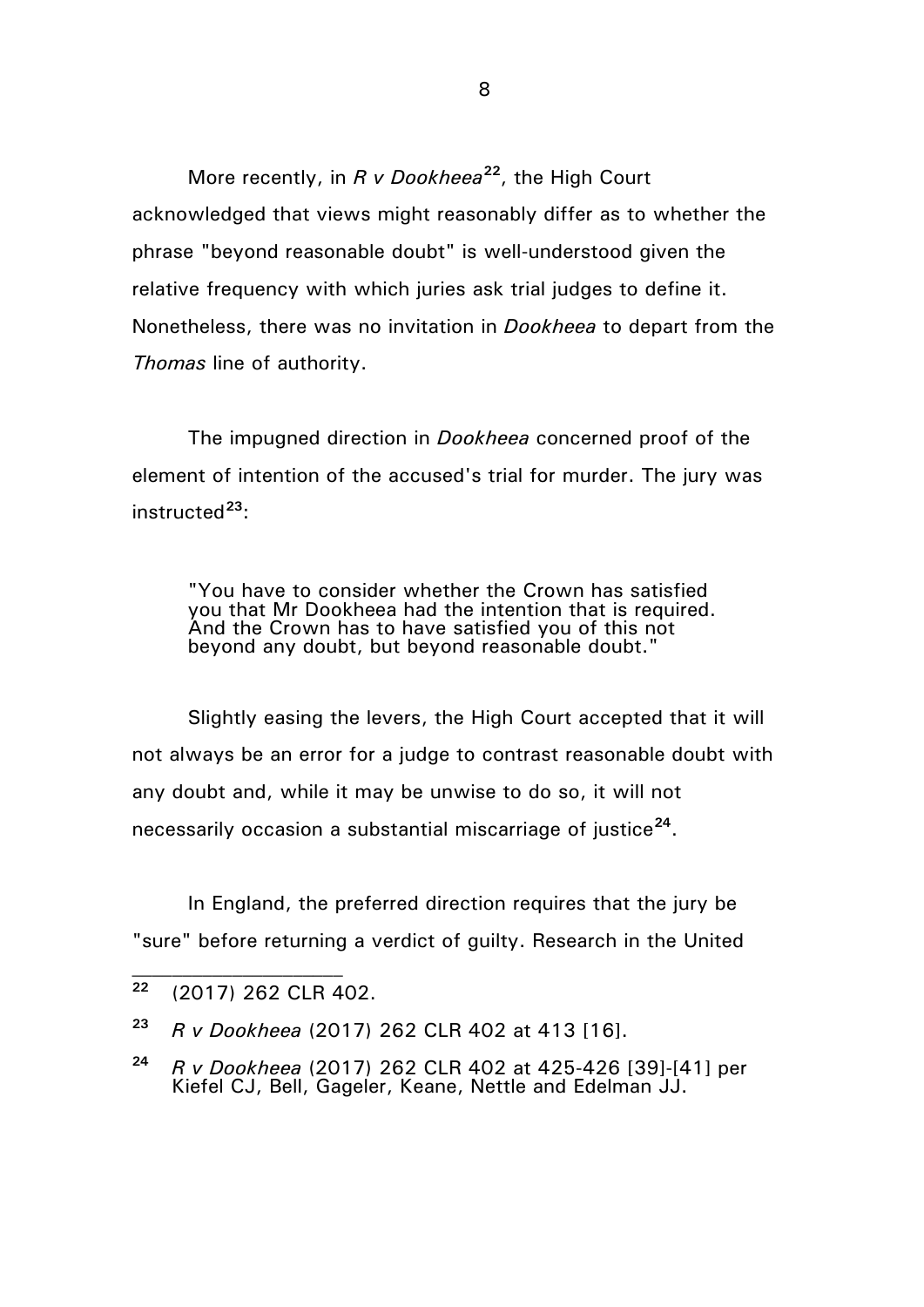Kingdom suggests that a direction in these terms leads to a more uniform understanding of the standard of proof than a direction expressed in terms of proof "beyond reasonable doubt"**[25](#page-8-0)**. The lived experience would seem to be less clear**[26](#page-8-1)**. In one case, after the jury sought further assistance on the standard of proof, the trial judge directed that "you do not have to be certain. You have to be sure. Which is less than being certain."**[27](#page-8-2)** The Court of Appeal was understandably critical of the distinction, citing *Archbold***[28](#page-8-3)**:

"[I]t is well established that the standard of proof is less than certainty … As in ordinary English 'sure' and 'certain' are virtually indistinguishable, it savours of what the late Sir Rupert Cross might have described as 'gobbledegook' to tell the jury that while they must be 'sure' they need not be 'certain'."

In Victoria, the *Jury Directions Act 2015* (Vic) ("the JDA") permits the trial judge to give the jury an explanation of the phrase "proof beyond reasonable doubt", if the jury asks the trial judge a question which directly or indirectly raises the matter **[29](#page-8-4)**. In such a  $\mathcal{L}_\text{max}$ 

- <span id="page-8-2"></span>**<sup>27</sup>** *R v Stephens* [2002] EWCA Crim 1529 at [7].
- <span id="page-8-3"></span>**<sup>28</sup>** *R v Stephens* [2002] EWCA Crim 1529 at [11] per Keene LJ quoting Archbold, *Criminal Pleading, Evidence and Practice* (2002) at [4-384].
- <span id="page-8-4"></span>**<sup>29</sup>** *Jury Directions Act 2015* (Vic), s 63.

<span id="page-8-0"></span>**<sup>25</sup>** Mueller-Johnson, Dhami and Lundrigan, "Effects of Judicial Instructions and Juror Characteristics on Interpretations of Beyond Reasonable Doubt" (2018) 24(2) *Psychology, Crime & Law* 117.

<span id="page-8-1"></span>**<sup>26</sup>** *R v JL* [2017] EWCA Crim 621; *R v Smith* [2012] EWCA Crim 702; *R v Ching* (1976) 63 Cr App R 7.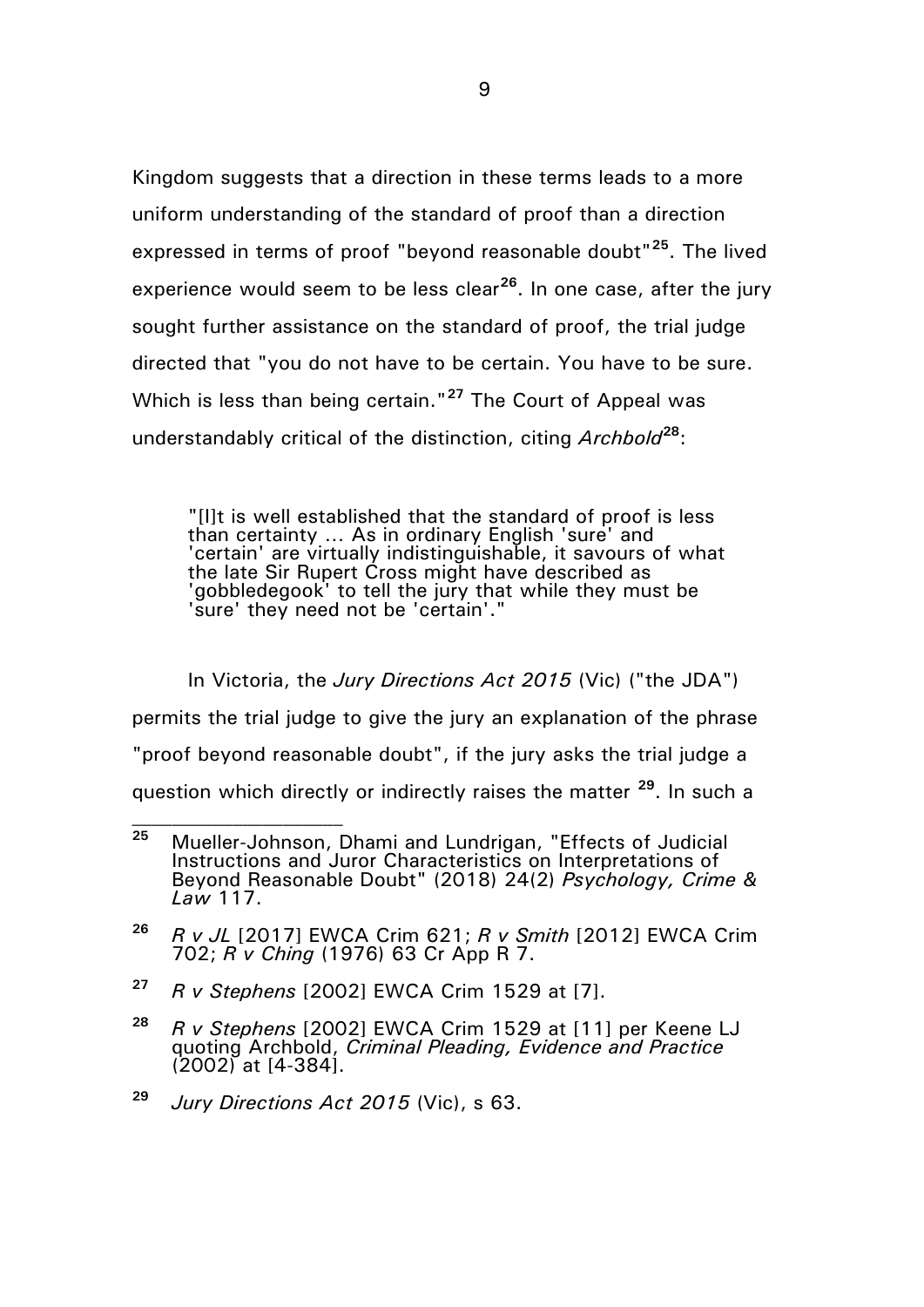case, the Act sets out a number of matters to which the trial judge may refer: the presumption of innocence and the prosecution's obligation to prove guilt; that it is not enough for the prosecution to persuade the jury that the accused is "probably guilty or very likely to be guilty"; that it is almost impossible to prove anything with absolute certainty when reconstructing past events and that the prosecution is not required to do so; and that a reasonable doubt is not an imaginary or fanciful doubt or an unrealistic possibility**[30](#page-9-0)**.

The power under the JDA to give the explanation is conditioned on the jury first having asked the question. No such question had been asked in *Dookheea*, and so the provision was not engaged. The Court of Appeal recommended that the JDA be amended to delete the condition and leave the trial judge free to give the explanation in any case in which he or she thought it useful to do so. Despite the introduction of extensive amendments to the JDA in 2017, this suggestion was not taken up.

To date, little action has been taken in Queensland or New South Wales following the recommendations of the QLRC and the NSWLRC. Victoria, by contrast, embraced the VLRC's Report with both hands. The JDA is the product of the VLRC's recommendation that the common law governing directions in criminal trials should be abolished and the law codified in a single statute. Among the

 $\mathcal{L}_\text{max}$ 

<span id="page-9-0"></span>**<sup>30</sup>** *Jury Directions Act 2015* (Vic), s 64.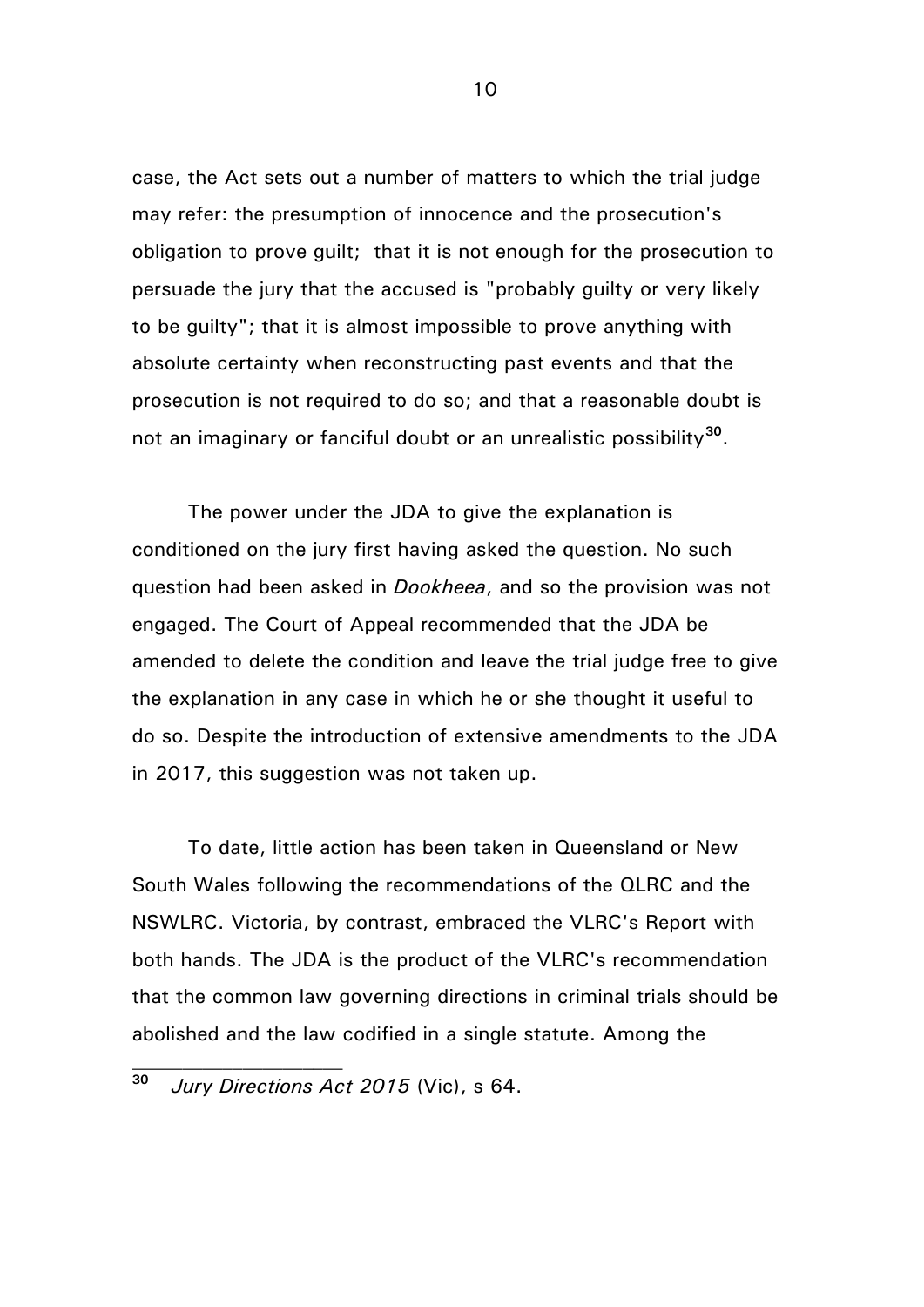reforms the VLRC proposed was the use of integrated, or fact-based, directions (in some jurisdictions described as "question trails"). Notably, Geoffrey Eames was a consultant to the VLRC in its jury directions reference. An annexure to the VLRC's Report reproduces the trial judge's directions in *Clayton*, followed by an example of fact-based directions, which might have been given at that trial. The superiority of the latter is evident**[31](#page-10-0)**.

The JDA both permits the judge to give fact-based directions**[32](#page-10-1)** and abolishes any rule of common law precluding the judge from directing the jury as to the order in which it may consider the offences, the elements of an offence or alternative offence, defences to an offence, matters in issue or an alternative basis of complicity**[33](#page-10-2)**. Notes to s 64F of the JDA make clear that the intention is to do away with any rule attributed to the decision in *Stanton v The Queen***[34](#page-10-3)**.

The first stage of the Victorian reforms was the enactment of the *Jury Directions Act 2013* (Vic) ("the 2013 Act"), the stated purposes of which included: to reduce the complexity of jury directions in criminal trials; to simplify and clarify the issues that

 $\mathcal{L}_\text{max}$ 

- <span id="page-10-2"></span>**<sup>33</sup>** *Jury Directions Act 2015* (Vic), ss 64E, 64F, 64G.
- <span id="page-10-3"></span>**<sup>34</sup>** (2003) 77 ALJR 1151; 198 ALR 41.

<span id="page-10-0"></span>**<sup>31</sup>** VLRC Report at 172-183 (Appendix F).

<span id="page-10-1"></span>**<sup>32</sup>** *Jury Directions Act 2015* (Vic), s 67.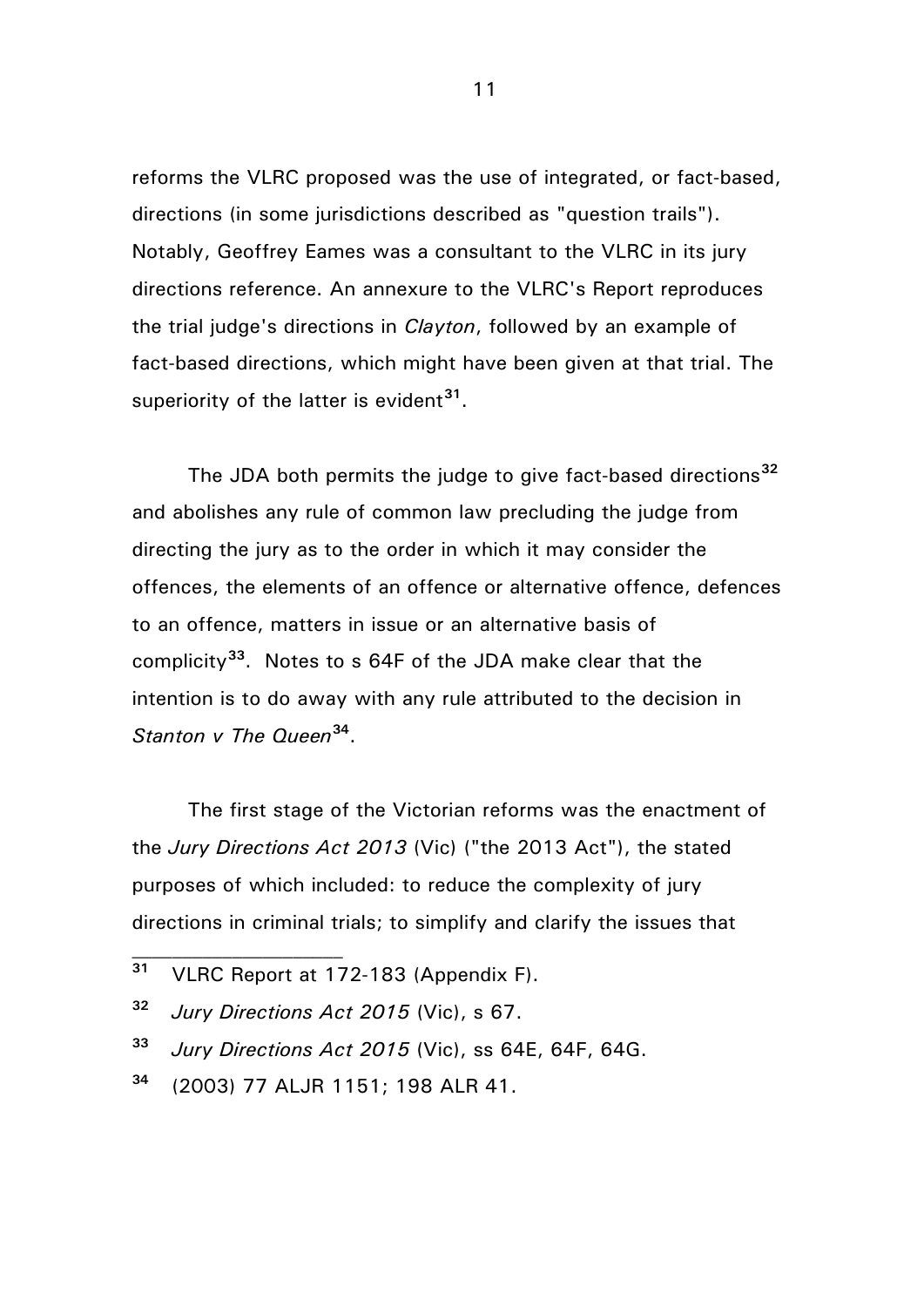juries must determine in such trials; and to clarify the duties of the trial judge in directing the jury**[35](#page-11-0)**. Part 3, dealing with requests for directions, was central to the scheme of the 2013 Act. Part 3 placed an obligation on defence counsel at the close of the evidence to inform the judge whether the following matters were, or were not, in issue: each element of the offence; any defence; any alternative offence; and any alternative basis of complicity**[36](#page-11-1)**. After the defence complied with this obligation, the prosecution and defence were required to request the judge to give, or not to give, particular directions in respect of the matters in issue and the evidence relevant to those matters**[37](#page-11-2)**. The trial judge was relieved of the obligation to give the jury a direction that related to a matter which defence counsel had indicated was not in issue or which had not been requested by the parties**[38](#page-11-3)**.

The trial judge was required to give a requested direction unless there were good reasons for not doing so**[39](#page-11-4)**. In determining whether there were good reasons for not giving a requested direction, the trial judge was enjoined to have regard to the evidence and whether the direction concerned a matter not raised or relied

- <span id="page-11-0"></span>**<sup>35</sup>** *Jury Directions Act 2013* (Vic), s 1(a)-(c).
- <span id="page-11-1"></span>**<sup>36</sup>** *Jury Directions Act 2013* (Vic), s 10.

 $\mathcal{L}_\text{max}$ 

- <span id="page-11-2"></span>**<sup>37</sup>** *Jury Directions Act 2013* (Vic), s 11.
- <span id="page-11-3"></span>**<sup>38</sup>** *Jury Directions Act 2013* (Vic), s 13.
- <span id="page-11-4"></span>**<sup>39</sup>** *Jury Directions Act 2013* (Vic), s 14(1).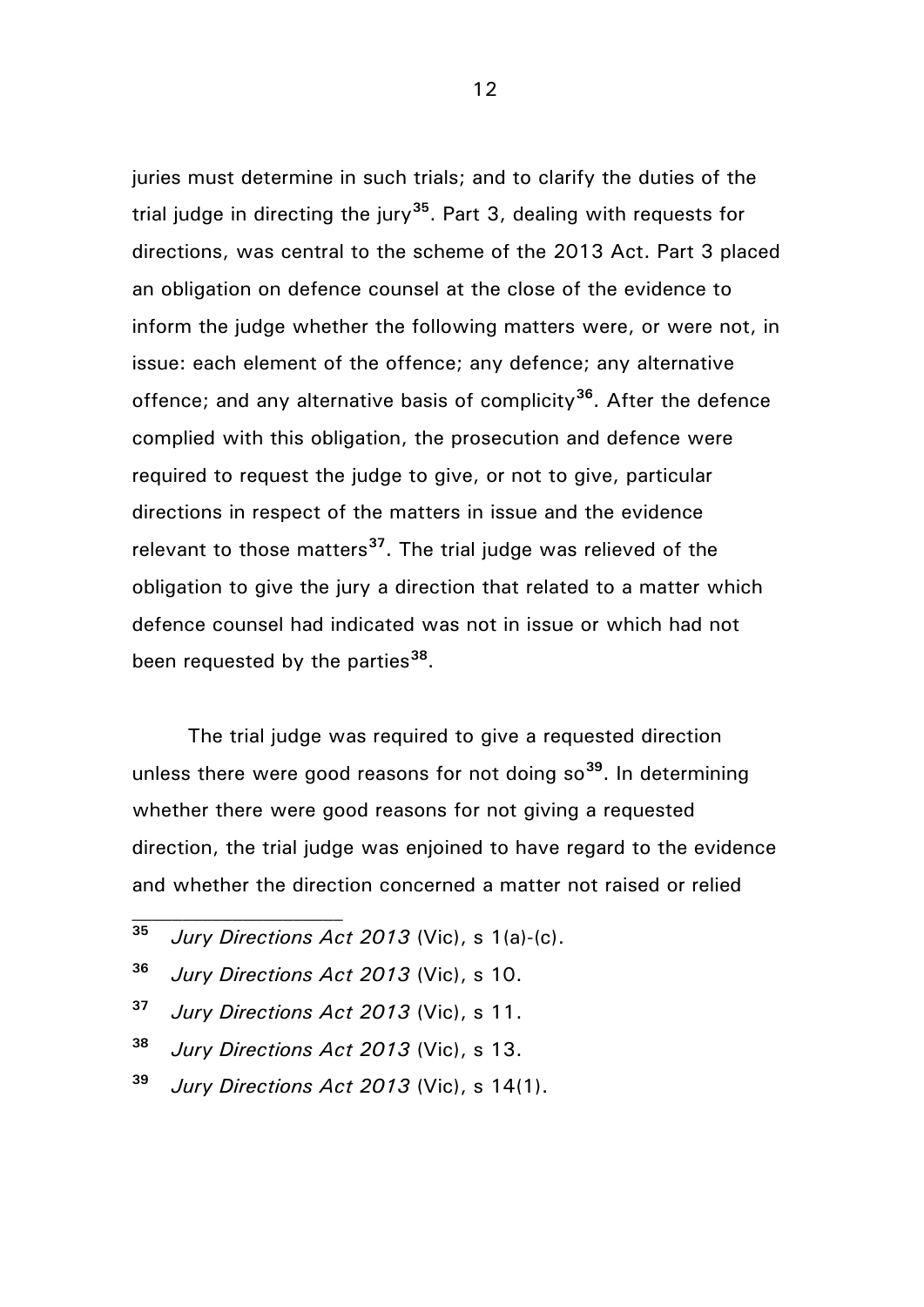upon by the accused and whether it would involve the jury considering the issues in a manner that departed from the way the defence case had been put**[40](#page-12-0)**. Section 15 stated an override: the trial judge was required to give the jury any direction that was necessary to avoid a substantial miscarriage of justice.

The 2013 Act purported to abolish the *Pemble* obligation and any requirement to direct the jury of an alternative offence which had not been identified during the trial**[41](#page-12-1)**. While the trial judge was required in summing up the case to refer to the way in which the prosecution and defence cases were put, he or she was relieved of the obligation to summarise the closing address of counsel and of the obligation to give a summary of the evidence. It sufficed for the trial judge to identify only so much of the evidence as necessary to assist the jury to determine the issues**[42](#page-12-2)**. The importance of the latter provision should not be overlooked. The view that a summing up in a criminal trial is deficient if the judge fails to give a reasonably comprehensive summary of the evidence has proved to be persistent**[43](#page-12-3)**.

- <span id="page-12-0"></span>**<sup>40</sup>** *Jury Directions Act 2013* (Vic), s 14(2).
- <span id="page-12-1"></span>**<sup>41</sup>** *Jury Directions Act 2013* (Vic), s 16.
- <span id="page-12-2"></span>**<sup>42</sup>** *Jury Directions Act 2013* (Vic), s 18(1).
- <span id="page-12-3"></span>**<sup>43</sup>** *R v Zorad* (1990) 19 NSWLR 91.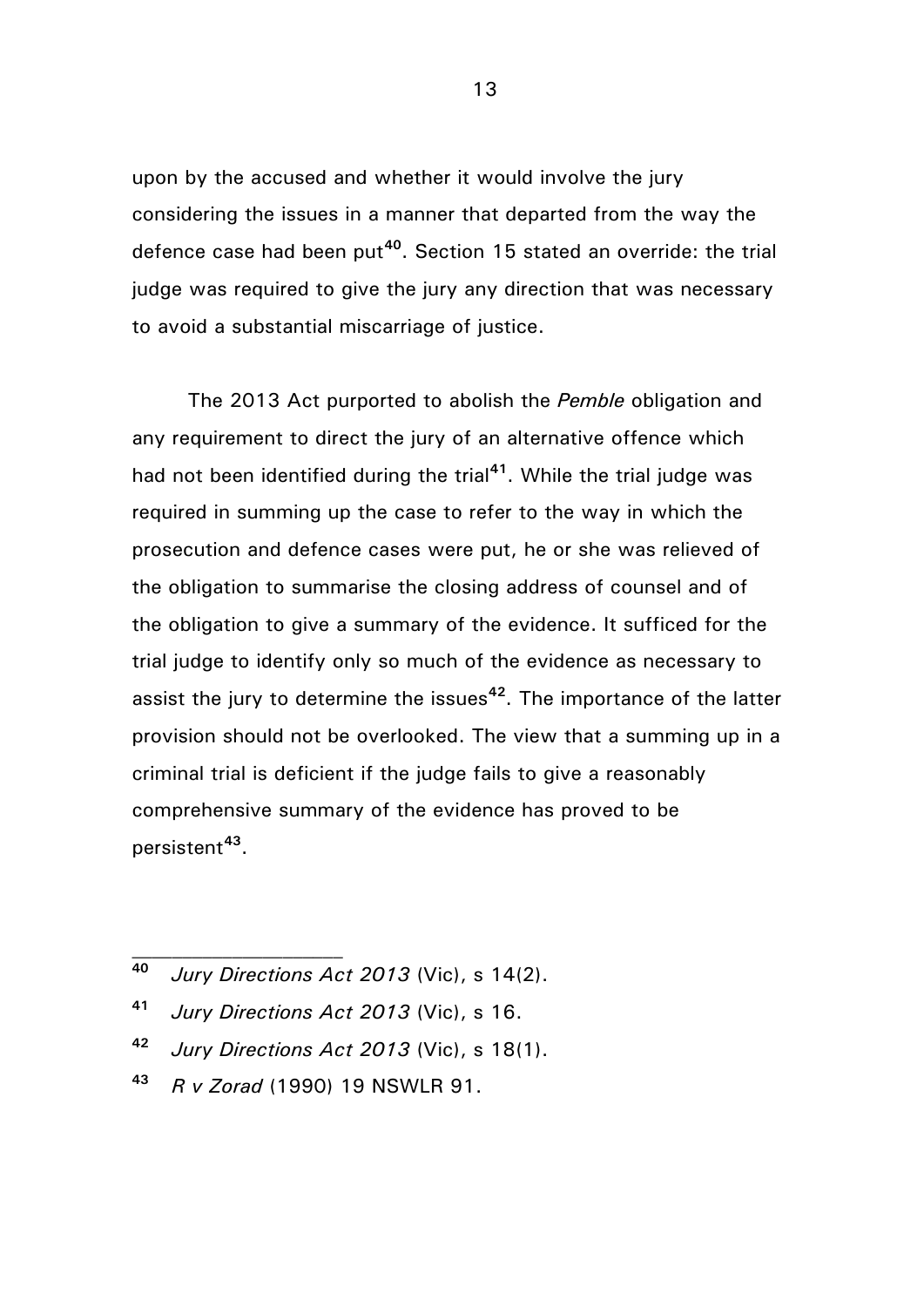The abolition of the *Pemble* obligation is controversial. The NSWLRC recommended against that course taking into account cases in which defence counsel may be embarrassed by relying on inconsistent defences or in which counsel prefer to pursue an outright acquittal rather than a guilty verdict for an alternative, lesser offence**[44](#page-13-0)**. The difficulty of inconsistent defences may be accommodated under the Victorian model by a request that the judge direct the jury on a defence or partial defence on which counsel has not relied. In a case where there are evident forensic reasons for not relying on a defence which is clearly raised by the evidence, it would seem unlikely that the trial judge would refuse the request.

The concern with respect to the forensic choice not to address the jury on a lesser alternative verdict is now to be assessed in light of *James v The Queen***[45](#page-13-1)**. As held in *James* it is not the function of the court to direct a jury on a lesser, alternative verdict in circumstances in which the defence has made a choice to seek an outright acquittal and the prosecution has not sought to have the jury's verdict on the alternative charge**[46](#page-13-2)**.

<span id="page-13-0"></span>**<sup>44</sup>** NSWLRC Report at 185 [A.43]ff (Appendix A).

<span id="page-13-1"></span>**<sup>45</sup>** (2014) 253 CLR 475.

<span id="page-13-2"></span>**<sup>46</sup>** (2014) 253 CLR 475 at 490 [37] per French CJ, Hayne, Crennan, Kiefel, Bell and Keane JJ.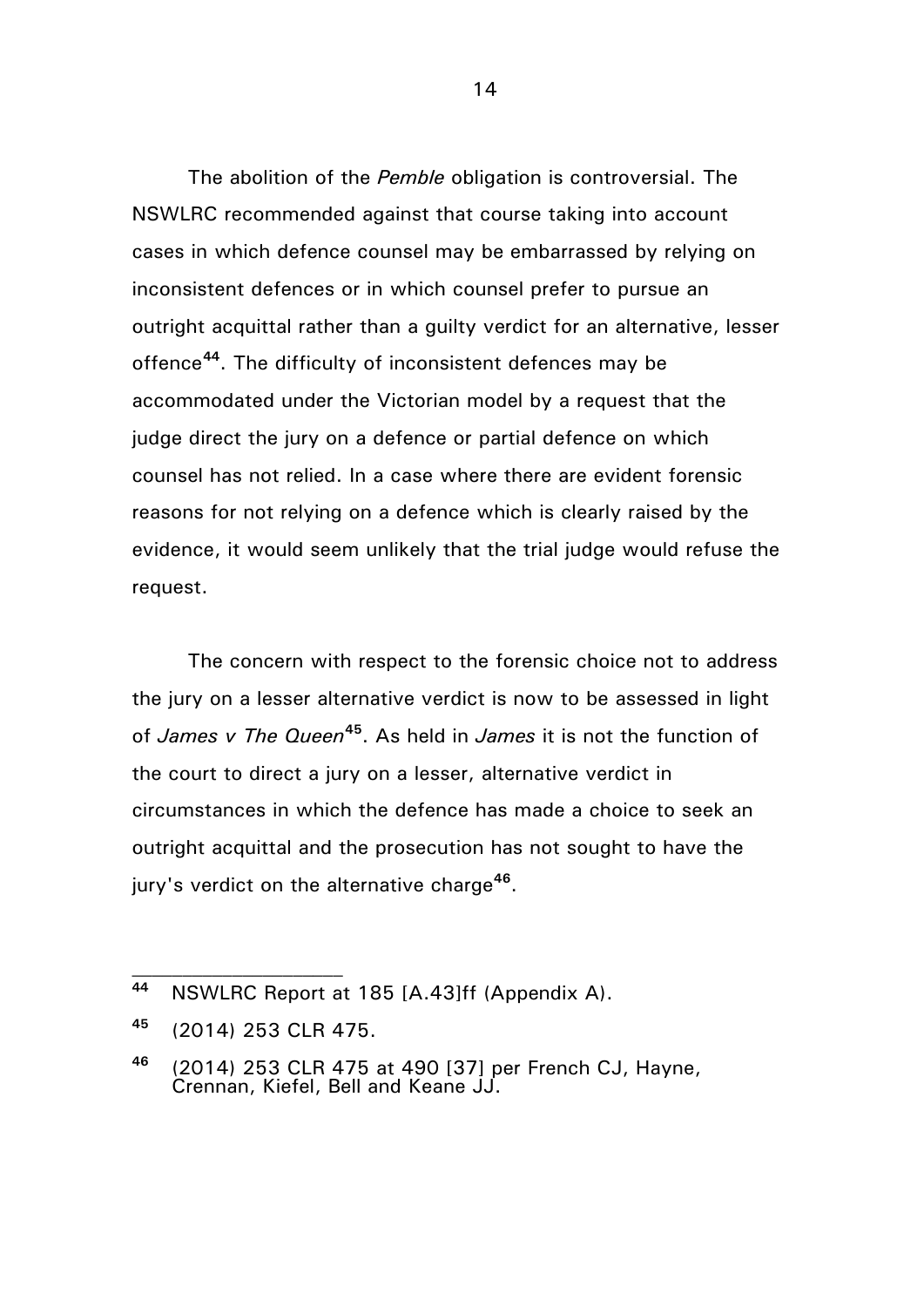While the QLRC recommended amendments to the *Criminal Code* (Qld) along the lines of the Victorian model requiring prosecution and defence to inform the judge of the directions as to specific defences and warnings which they wished the judge to include, or omit, from the summing-up, it did not propose departure from *Pemble*. The QLRC favoured relieving the trial judge of the obligation to give a direction that is not requested *unless* the direction was required to ensure a fair trial**[47](#page-14-0)**.

Despite reservations of the kind expressed by the QLRC and the NSWLRC, the Victorian Department of Justice considered that the 2013 Act did not sufficiently deliver the quietus to *Pemble*. It characterised the s 15 override as a loophole**[48](#page-14-1)**. In 2015, the JDA ("the 2015 Act") was enacted with the object of extending, restructuring and further refining the 2013 Act**[49](#page-14-2)**. Under the 2015 Act, the override, now found in s 16, confines the trial judge's obligation to give a direction that has not been requested to a case in which there are "substantial and compelling reasons for doing so". The threshold for successful appellate challenge on the ground of the failure to give a direction that was not requested is a high one.

<span id="page-14-0"></span>**<sup>47</sup>** QLRC Report at 371-398 [11.53]-[11.143].

<span id="page-14-1"></span>**<sup>48</sup>** Criminal Law Review, Department of Justice (Vic), *Jury Directions: A Jury-Centric Approach* (2015) at 24-25 [5.4].

<span id="page-14-2"></span>**<sup>49</sup>** Victoria, Legislative Assembly, *Parliamentary Debates* (Hansard), 18 March 2015 at 679.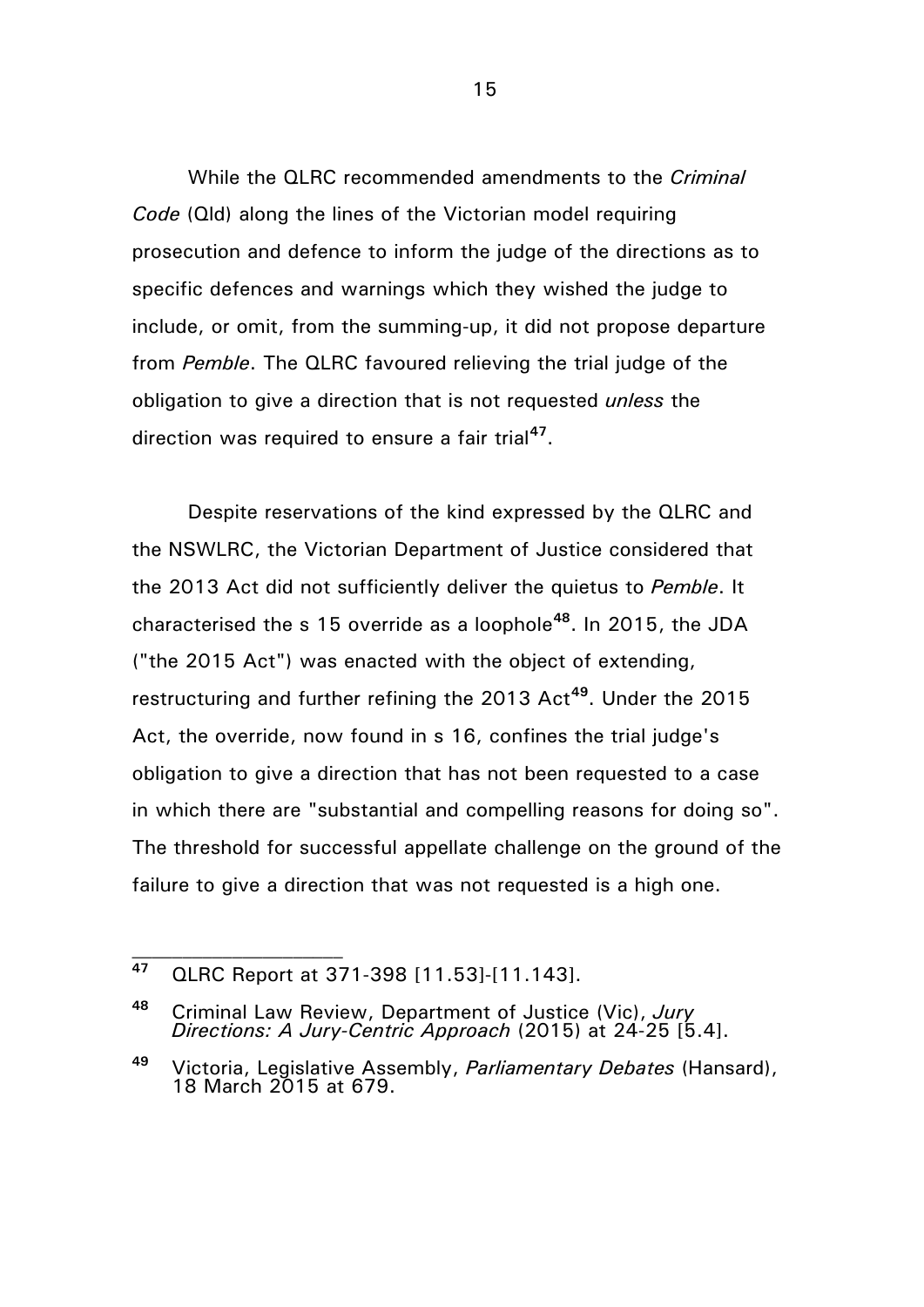Building on the VLRC's work, the Judicial College of Victoria commissioned a report on the simplification of directions governing topics including complicity, inferences, circumstantial evidence, the accused's other misconduct and reliability warnings**[50](#page-15-0)**. Weinberg JA undertook the task of preparing the report. The 2015 Act maintains the framework of its predecessor, and builds on it by enacting a number of the recommendations of the Weinberg Report with respect to directions on tendency and coincidence evidence and unreliable evidence. The 2015 Act seeks to return the law on the standard of proof in circumstantial cases to the position before *Shepherd v The Queen***[51](#page-15-1)**, and it strips away a requirement for various directions on the assessment of categories of evidence, which were considered to reflect outdated assumptions**[52](#page-15-2)**. A third phase of the Victorian reforms saw significant amendments to the 2015 Act**[53](#page-15-3)**, prompted by a further report by the Department of Justice**[54](#page-15-4)**. The requirement to give directions on a further raft of aspects of the evaluation of evidence has been abolished or simplified.

- <span id="page-15-3"></span>**<sup>53</sup>** *Jury Directions and Other Acts Amendment Act 2017* (Vic).
- <span id="page-15-4"></span>**<sup>54</sup>** Criminal Law Review, Department of Justice (Vic), *Jury Directions: A Jury-Centric Approach Part 2* (2017).

<span id="page-15-0"></span>**<sup>50</sup>** Judicial College of Victoria, *Simplification of Jury Directions Project: A Report to the Jury Directions Advisory Group* (2012).

<span id="page-15-1"></span>**<sup>51</sup>** (1990) 170 CLR 573.

<span id="page-15-2"></span>**<sup>52</sup>** Criminal Law Review, Department of Justice (Vic), *Jury Directions: A Jury-Centric Approach* (2015) at 63-65 [10.3.1]- [10.3.2].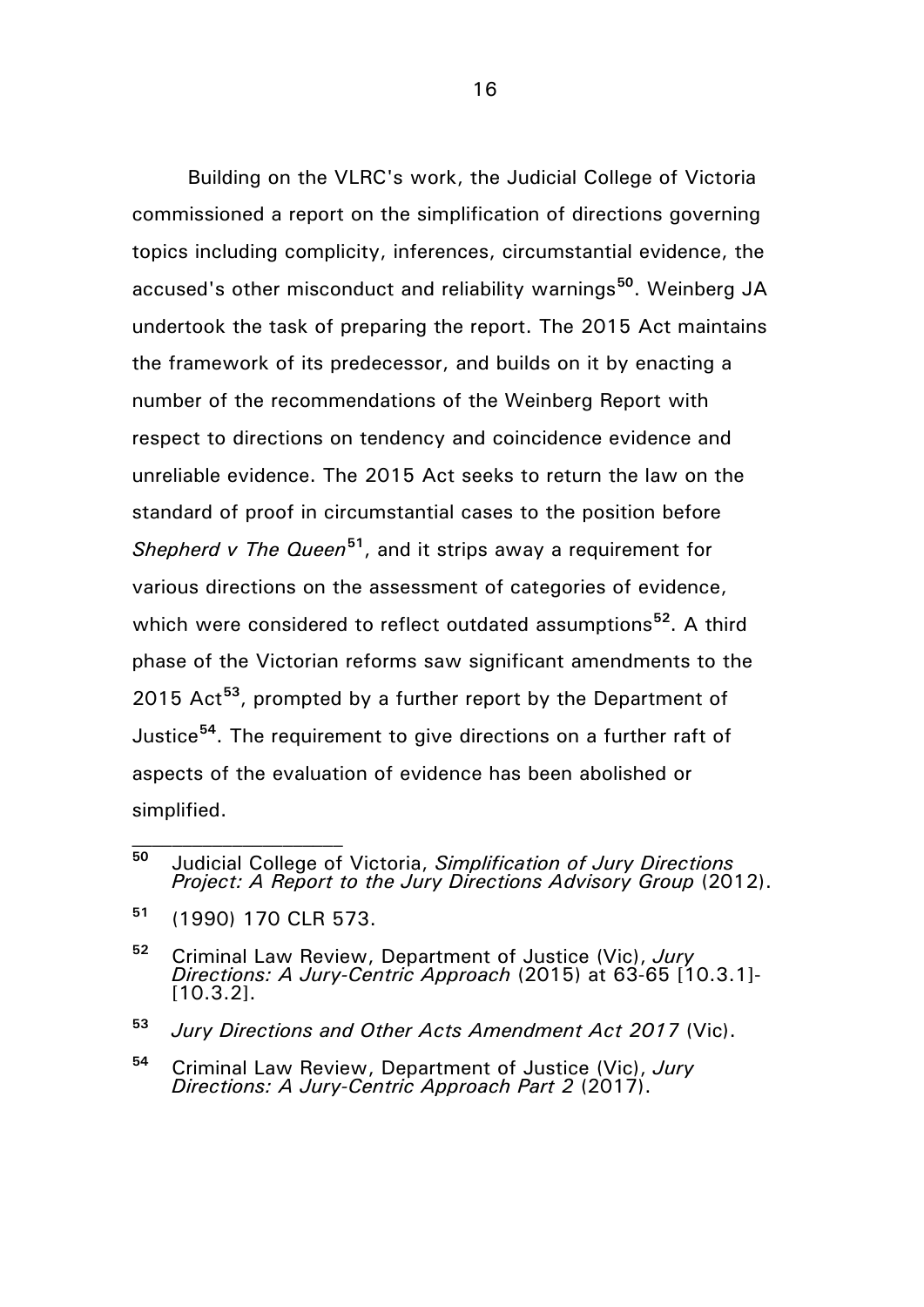It is tempting to see the impetus for the embrace of reform of jury directions in Victoria as stemming from the tendency of Victorian judges to sum up at greater length than their colleagues in other jurisdictions**[55](#page-16-0)** and to the fact that Victoria had the highest rate among the Australian jurisdictions of successful appeals from erroneous directions**[56](#page-16-1)**. Whatever prompted the embrace of reforms, they have been well received. Substantial aspects of the scheme have now been in operation for a number of years. Any concern that the scheme places too much emphasis on party autonomy at the cost of fair trial principles has not, to date, proved to be wellfounded. The results of the Australasian Institute of Judicial Administration's study "*The Jury Project 10 Years On*" supports anecdotal reports that Victorian judges have notably shortened their summing-up in criminal trials**[57](#page-16-2)**. It also appears that Victorian judges have embraced fact-based directions. The results of recent research stimulated by the Law Reform Commissions' work on jury directions

<span id="page-16-0"></span>**<sup>55</sup>** Australian Institute of Judicial Administration, *The Jury Project: Stage One – A Survey of Australian and New Zealand Judges* (2006) at 26-27.

<span id="page-16-1"></span>**<sup>56</sup>** Tilmouth, *The wrong direction: A case study and anatomy of successful Australian criminal appeals* (2015) 40 *Australian Bar Review* 18 at 20.

<span id="page-16-2"></span>**<sup>57</sup>** Australasian Institute of Judicial Administration, *The Jury Project 10 Years On – Practices of Australian and New Zealand Judges*, (2019) at 33.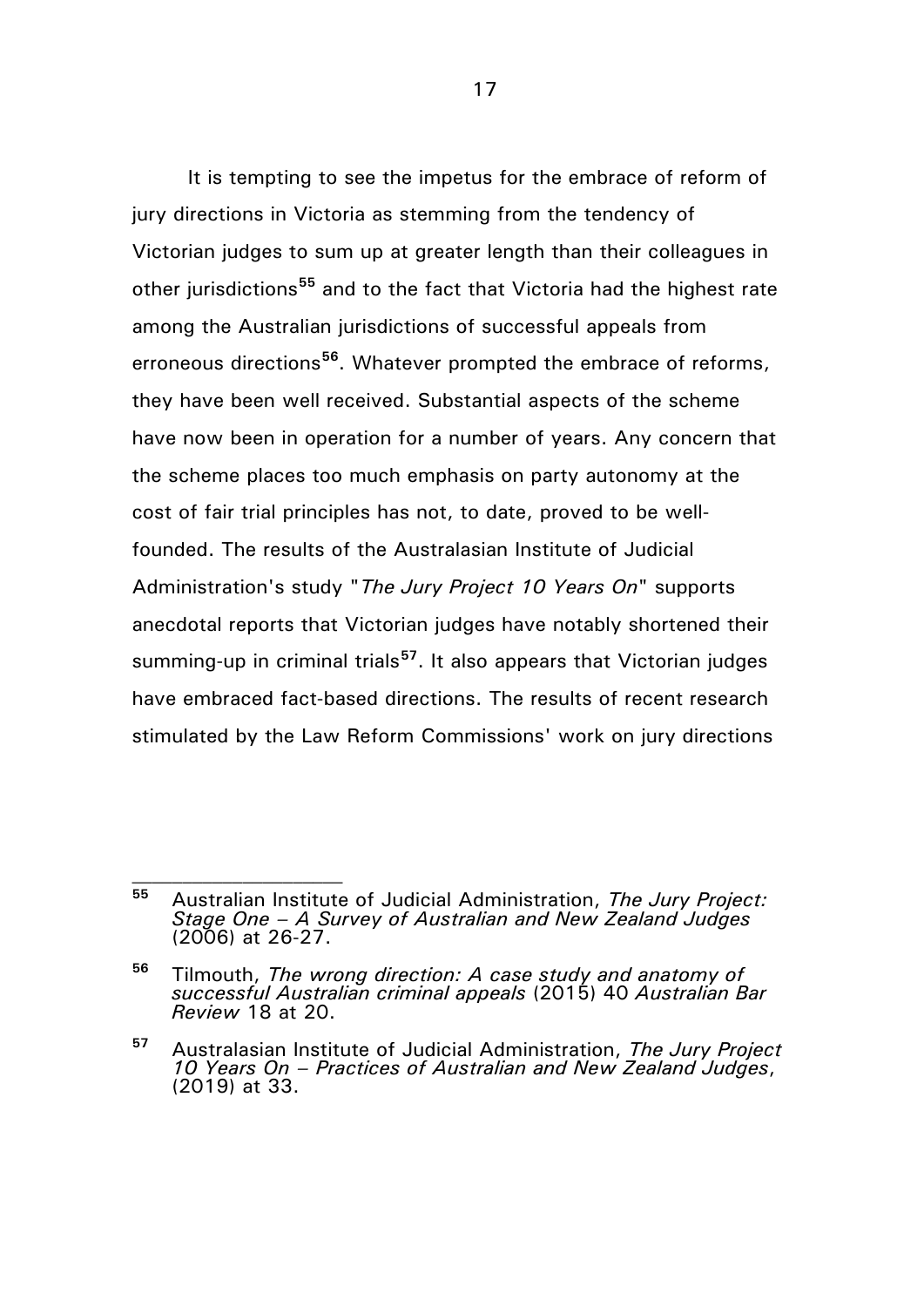provides strong support for fact-based directions as improving the quality of jury deliberations**[58](#page-17-0)**.

In March 2013, the NSWLRC was given a reference "to review current avenues of appeals in all criminal matters, with a view to simplifying and streamlining appeal processes, and consolidating criminal appeal provisions into a single Act"**[59](#page-17-1)**. In its report published in March 2014, the NSWLRC recommended that the *Criminal Appeal Act 1912* (NSW) ("the CAA") and the *Crimes (Appeal and Review) Act 2001* (NSW) should be repealed and replaced with a new Criminal Appeal Act consolidating the provisions governing appeals from criminal proceedings, giving effect to the Commission's recommendations made in its report and using modern language and drafting techniques**[60](#page-17-2)**.

The NSWLRC noted that the separation of the framework for criminal appeals into different pieces of legislation is an historical remnant reflecting the piecemeal development of criminal appeals over the last two centuries**[61](#page-17-3)**. "Stakeholders" were said to strongly

<span id="page-17-0"></span>**<sup>58</sup>** Spivak, Ogloff and Clough, "Asking the Right Questions: Examining the Efficacy of Question Trails as a Method of Improving Lay Comprehension and Application of Legal Concepts" (2019) 26(3) *Psychiatry, Psychology and Law* 441- 456.

<span id="page-17-1"></span>**<sup>59</sup>** NSWLRC, *Criminal Appeals*, Report No 140 (2014) at xii.

<span id="page-17-2"></span>**<sup>60</sup>** NSWLRC, *Criminal Appeals*, Report No 140 (2014) at 37 [4.12].

<span id="page-17-3"></span>**<sup>61</sup>** NSWLRC, *Criminal Appeals*, Report No 140 (2014) at 36 [4.5].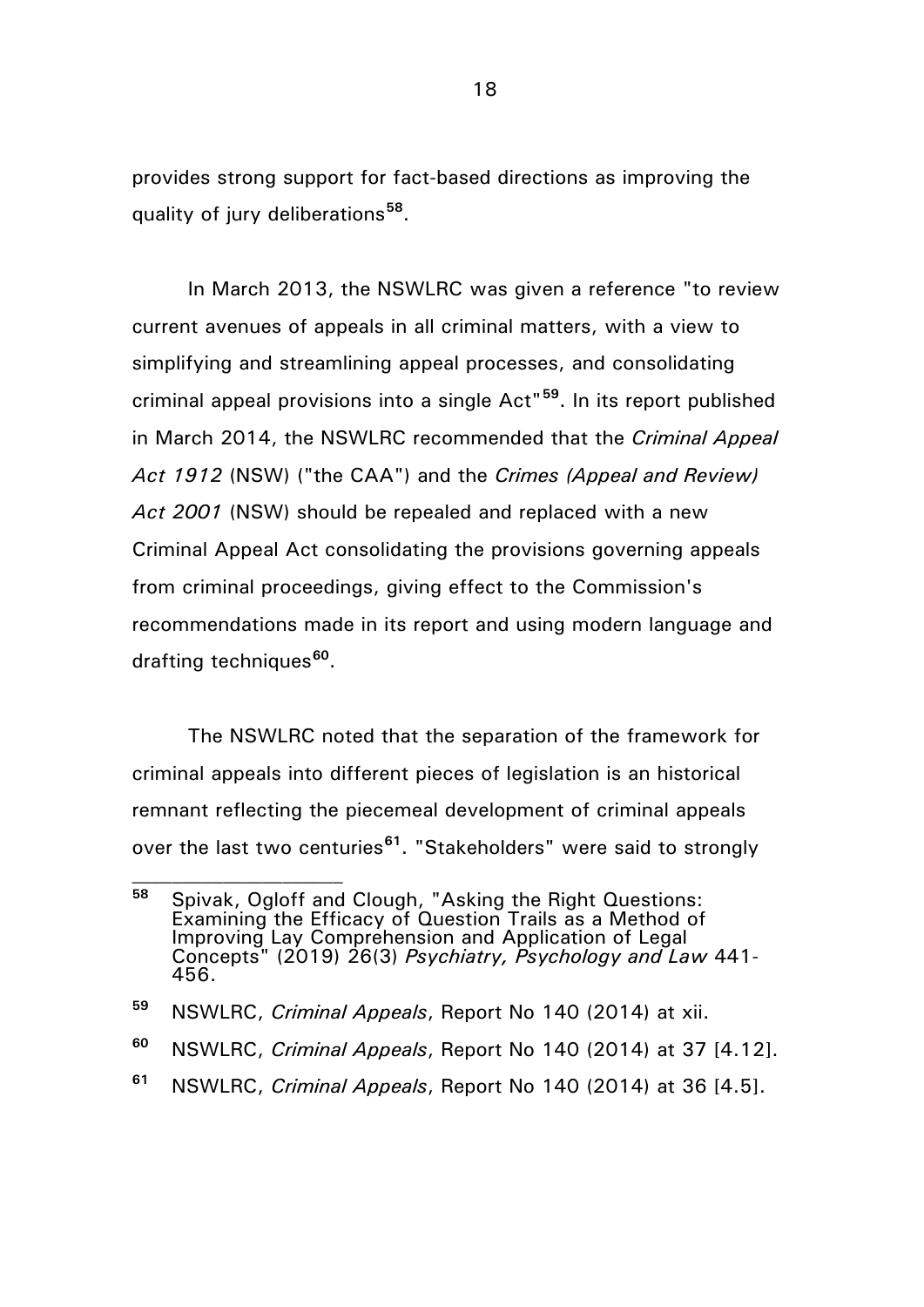support consolidation. The NSWLRC was not able to identify any disadvantages other than the initial period of transition when judges and practitioners would be required to familiarise themselves with the new legislation**[62](#page-18-0)**.

The NSWLRC identified three problems with the common form provision for the determination of appeals against conviction on indictment in s 6(1) of the CAA**[63](#page-18-1)**. The provision is, of course, taken from the *Criminal Appeal Act 1907* (UK) and the infelicity of the drafting of the provision is notorious.

Breaking s 6(1) into its constituent parts: the court shall allow the appeal if (i) the verdict of the jury should be set aside on the ground that it is unreasonable, or cannot be supported, having regard to the evidence; or (ii) the judgment of the court of trial should be set aside on the ground of the wrong decision of any question of law; or (iii) on any other ground whatsoever there was a miscarriage of justice. In any other case the court shall dismiss the appeal subject to the proviso that, even if a ground might succeed, the court may dismiss the appeal if it considers that no substantial miscarriage of justice has actually occurred.

<span id="page-18-0"></span>**<sup>62</sup>** NSWLRC, *Criminal Appeals*, Report No 140 (2014) at 36 [4.7].

<span id="page-18-1"></span>**<sup>63</sup>** NSWLRC, *Criminal Appeals*, Report No 140 (2014) at 125 [8.25]-[8.26].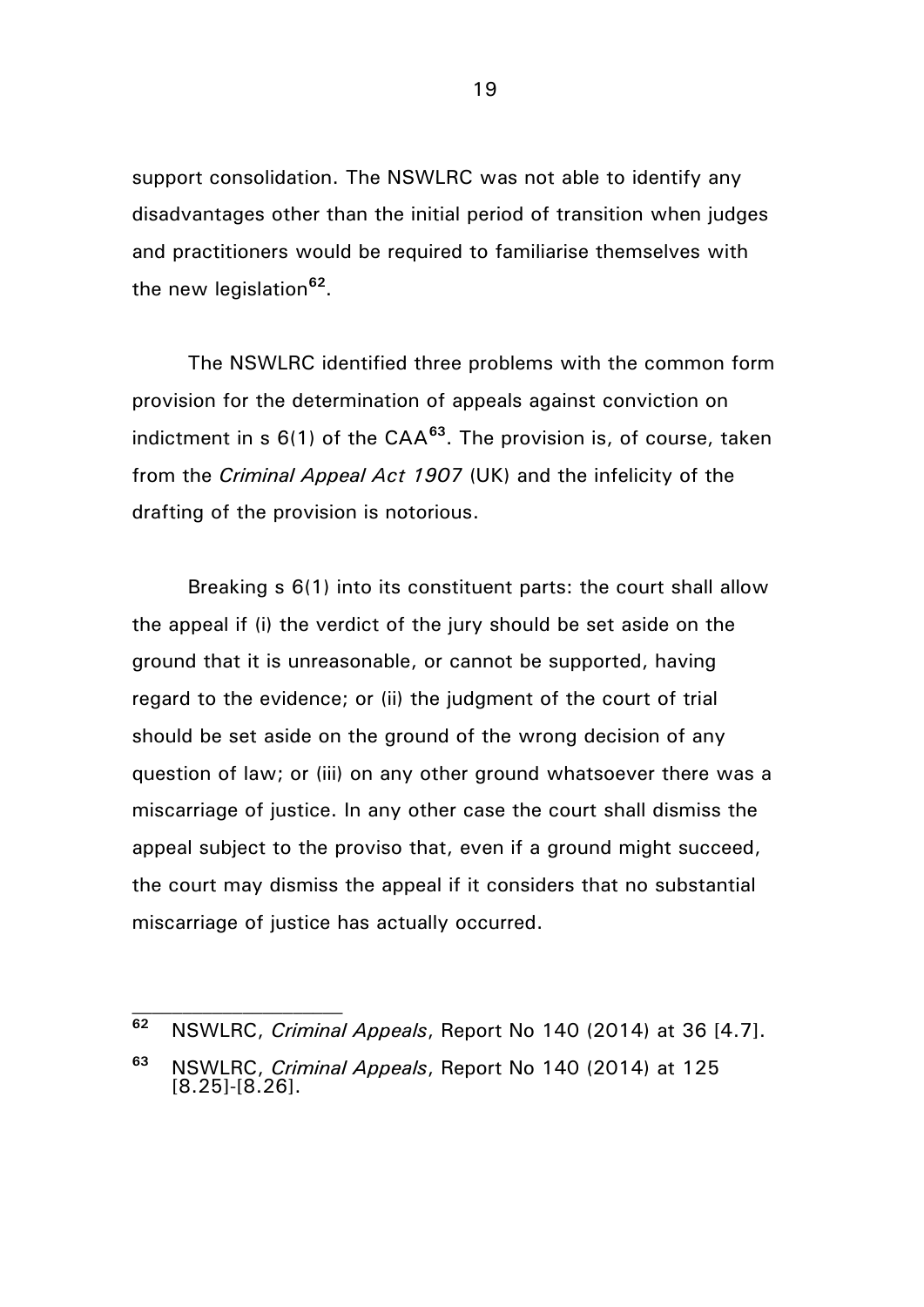As the NSWLRC observed, the grounds overlap; it is unclear whether ground (iii), a miscarriage of justice, is an element of grounds (i) and (ii)**[64](#page-19-0)**. The NSWLRC pointed out that it is hard to see how the proviso can be applied if ground (i) succeeds or the distinction between a "miscarriage of justice" in ground (iii) and a "substantial miscarriage of justice" under the proviso**[65](#page-19-1)**.

The NSWLRC considered that *Weiss v The Queen* has made the application of the proviso uncertain given the Court's recognition that there is no "single universally applicable description" of what amounts to a substantial miscarriage of justice**[66](#page-19-2)**.

*Weiss* has not been without its critics. Two points may be made about the decision. First, it provides a workable, historically satisfying, distinction between the "miscarriage of justice" in ground (iii) and the "substantial miscarriage of justice" to which the proviso is directed. Ground (iii) catches any departure from trial according to law, regardless of its nature or importance. Whereas the proviso, which was enacted to overcome the Exchequer rule,

<span id="page-19-0"></span>**<sup>64</sup>** NSWLRC, *Criminal Appeals*, Report No 140 (2014) at 126 [8.29].

<span id="page-19-1"></span>**<sup>65</sup>** NSWLRC, *Criminal Appeals*, Report No 140 (2014) at 126-127 [8.31]-[8.32].

<span id="page-19-2"></span>**<sup>66</sup>** NSWLRC, *Criminal Appeals*, Report No 140 (2014) at 127 [8.34] quoting *Weiss v The Queen* (2005) 224 CLR 300 at 317 [45] per Gleeson CJ, Gummow, Kirby, Hayne, Callinan and Heydon JJ.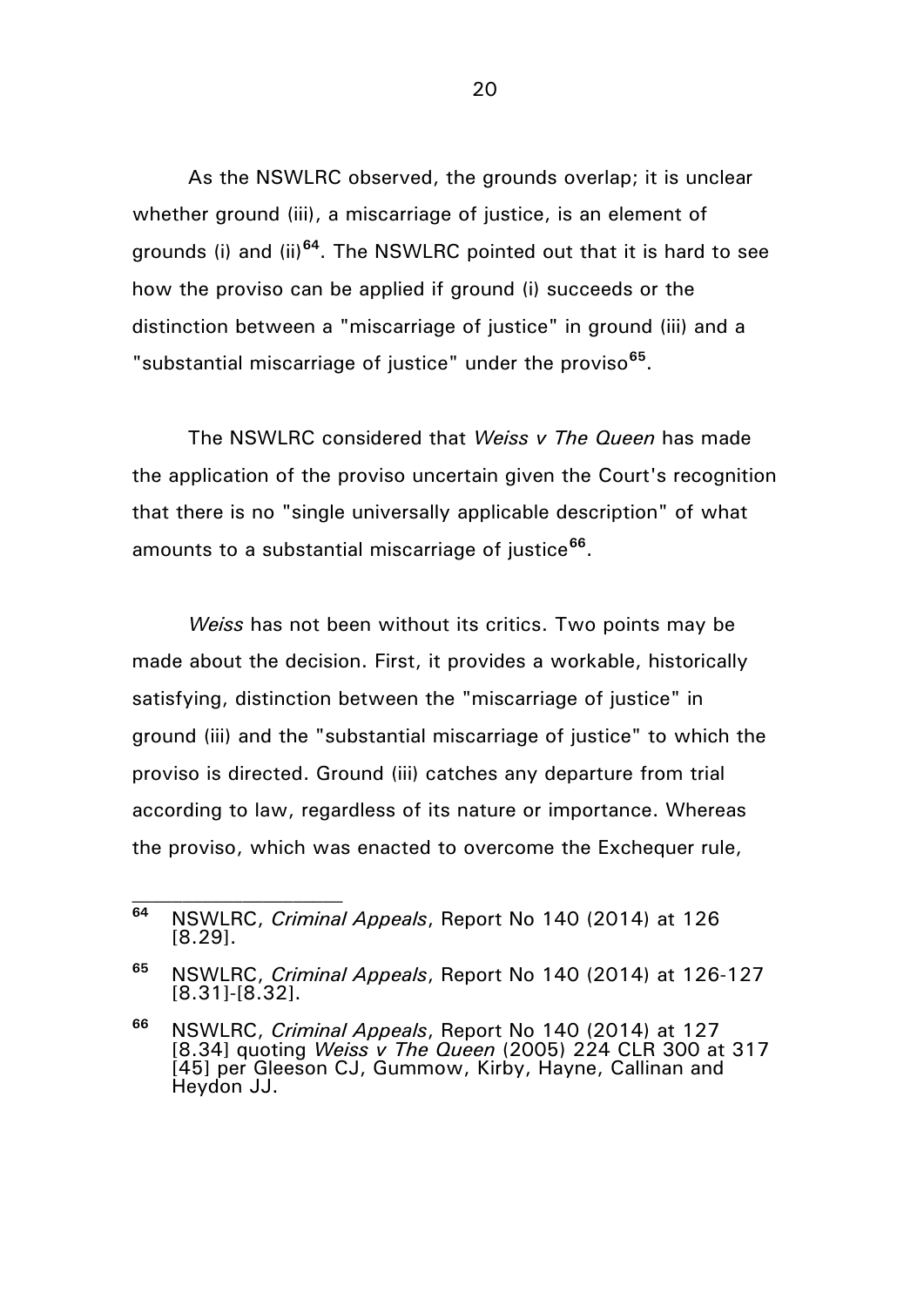looks to matters of substance in determining whether the departure has actually occasioned a miscarriage of justice**[67](#page-20-0)**.

The second point is that *Weiss* deals with a difficulty inherent in the lost chance of acquittal test**[68](#page-20-1)**. The error in *Weiss* was the ruling that Weiss could be cross-examined along lines that disclosed his affair with an under-age girl. The trial judge was invited to refuse to exclude cross-examination on the topic in the exercise of the *Christie* discretion**[69](#page-20-2)**. As Callaway JA observed, on one view, the trial judge's ruling was a wrong decision on a question of law within ground (ii) and on another view the ruling was a mistaken exercise of the *Christie* discretion, which might be a miscarriage of justice within ground (iii). On either view, it was necessary for the prosecution to demonstrate that the proviso applied**[70](#page-20-3)**.

Callaway JA answered the question of whether Weiss had been deprived of "a real chance of acquittal"**[71](#page-20-4)** adversely to Weiss. His Honour went on to discuss the operation of the proviso making clear that if the test of whether an error or irregularity has

- <span id="page-20-3"></span>**<sup>70</sup>** *R v Weiss* (2004) 8 VR 388 at 398 [64].
- <span id="page-20-4"></span>**<sup>71</sup>** *R v Weiss* (2004) 8 VR 388 at 400 [69].

<span id="page-20-0"></span>**<sup>67</sup>** *Weiss v The Queen* (2005) 224 CLR 300 at 308 [18] per Gleeson CJ, Gummow, Kirby, Hayne, Callinan and Heydon JJ.

<span id="page-20-1"></span>**<sup>68</sup>** *Mraz v The Queen* (1955) 93 CLR 493.

<span id="page-20-2"></span>**<sup>69</sup>** *R v Christie* [1914] AC 545.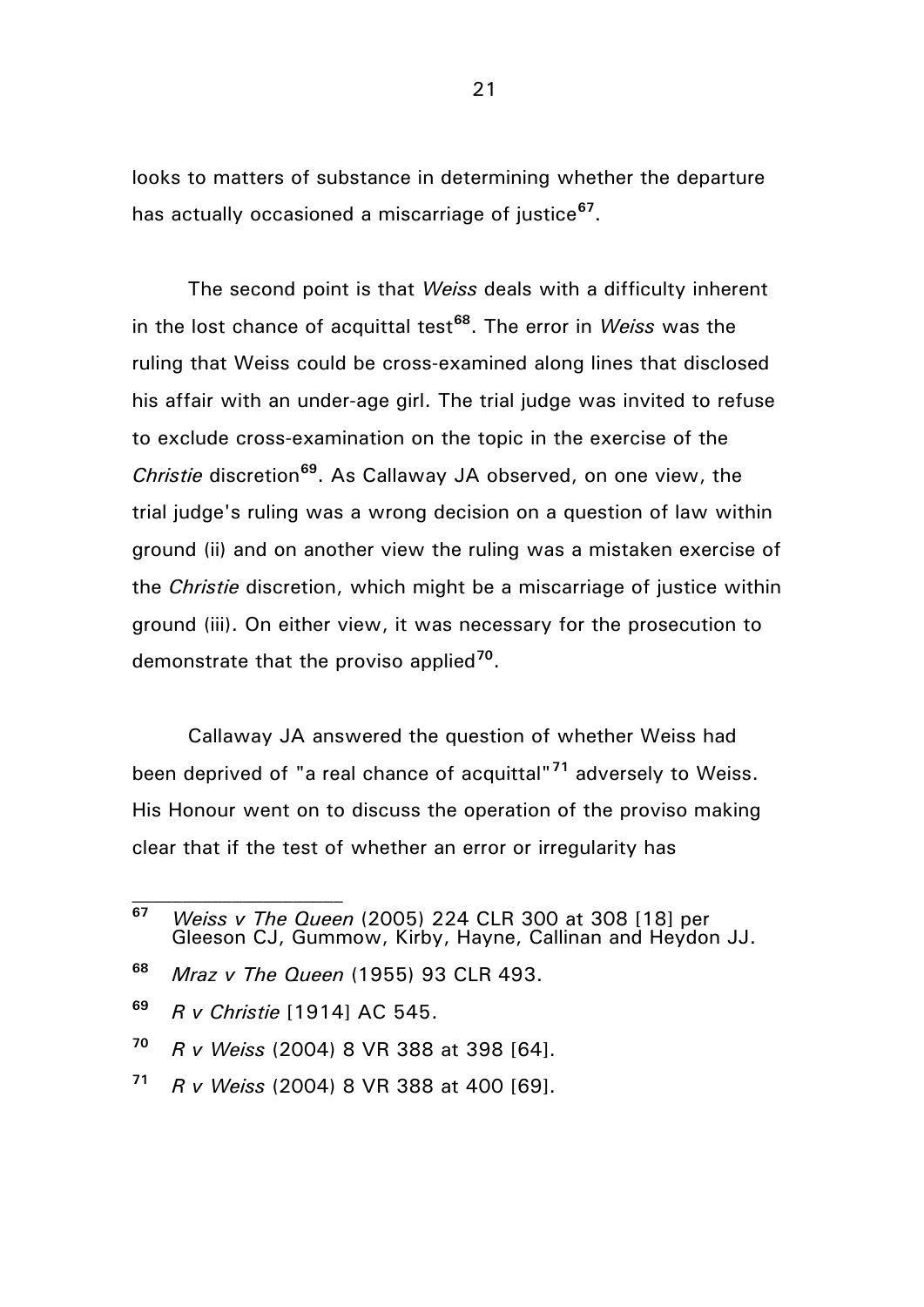occasioned a substantial miscarriage of justice was one of the inevitability of conviction, judged by asking whether any reasonable jury, properly instructed, would have reached the same conclusion as the jury at trial, it would not have been open to dismiss the appeal under the proviso**[72](#page-21-0)**.

It was this reasoning, which may be thought to have informed *Weiss'* insistence on returning to the text of the common form provision, which makes clear that it is for the appellate court to determine for itself whether no substantial miscarriage of justice has actually occurred, as distinct from speculating about what "this jury" or "a reasonable jury" might have determined**[73](#page-21-1)**.

Apart from the burden that *Weiss* places on the appellate court, which must review the whole of the record of the trial, the criticism as to the uncertainty of what constitutes a substantial miscarriage of justice, is directed to the absence of causal relation between the error or irregularity and the verdict in the trial that was had. It is the latter consideration that appears to have informed NSWLRC's recommendation.

<span id="page-21-0"></span>**<sup>72</sup>** *R v Weiss* (2004) 8 VR 388 at 400-401 [70].

<span id="page-21-1"></span>**<sup>73</sup>** *Weiss v The Queen* (2005) 224 CLR 300 at 316 [40] per Gleeson CJ, Gummow, Kirby, Hayne, Callinan and Heydon JJ.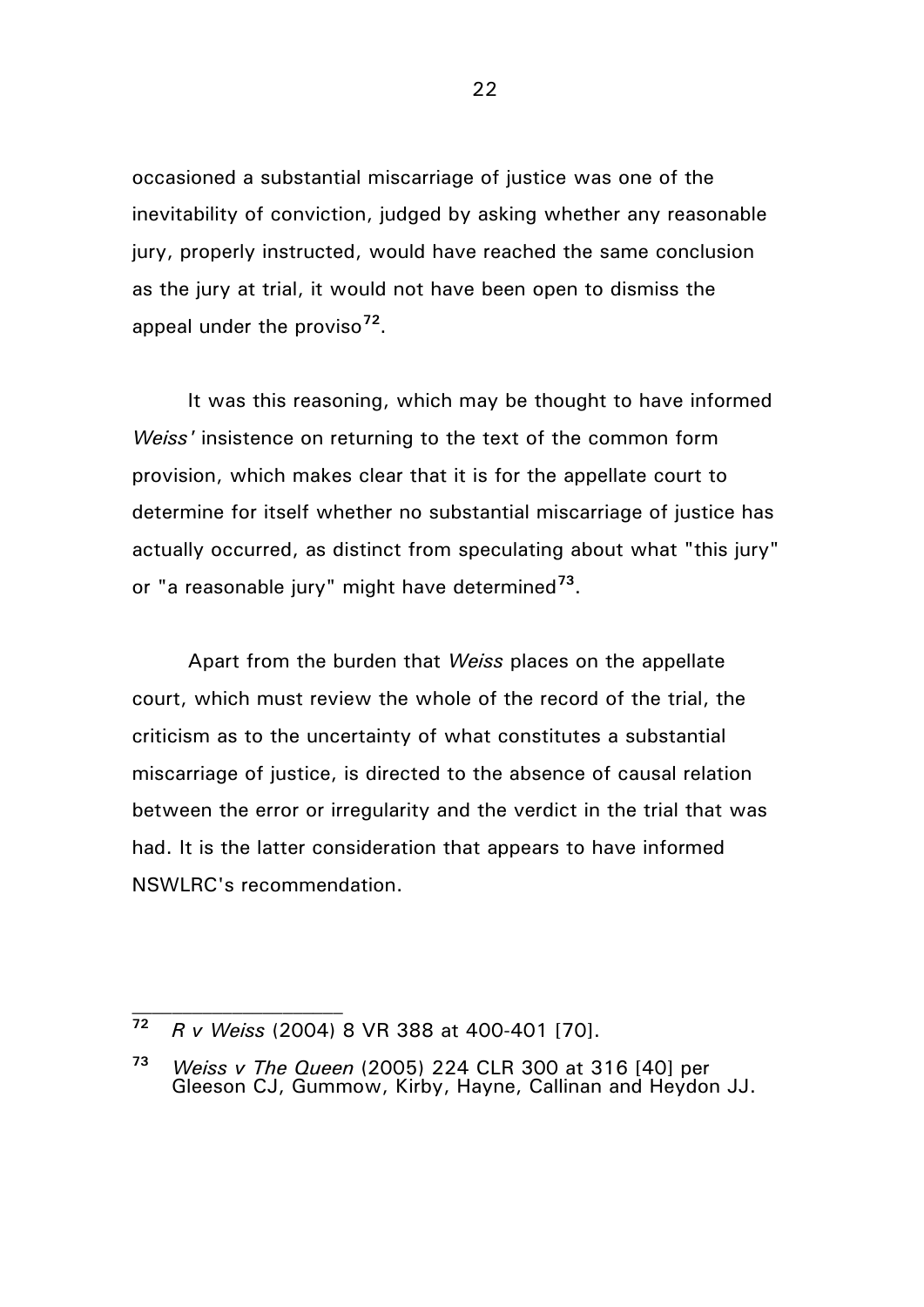The NSWLRC considered a number of possible models for reform of 6(1). Ultimately, it recommended that s 6(1) be replaced with a provision in these terms**[74](#page-22-0)**:

"The Court of Criminal Appeal must allow an appeal against conviction if the Court is satisfied that:

- (a) the verdict, on the evidence before the court at the time of the verdict, is unreasonable
- (b) there has been an incorrect decision on a question of law or other miscarriage of justice that, in the opinion of the court, deprived the accused of a real possibility of acquittal, or
- (c) the accused did not receive a fair trial."

The NSWLRC noted that the proposed "real possibility of acquittal" test is subject to the established body of pre-*Weiss* case law. This test, which focusses the inquiry on whether the outcome could have been different, was said to enjoy "significant stakeholder support"**[75](#page-22-1)**.

It appears that, to date, there has been no response from the NSW government to the proposal for consolidation of the criminal appeals legislation or the reformulation of the s 6(1) test.

<span id="page-22-0"></span>**<sup>74</sup>** NSWLRC, *Criminal Appeals*, Report No 140 (2014) at 136 (Recommendation 8.1).

<span id="page-22-1"></span>**<sup>75</sup>** NSWLRC, *Criminal Appeals*, Report No 140 (2014) at 136 [8.74].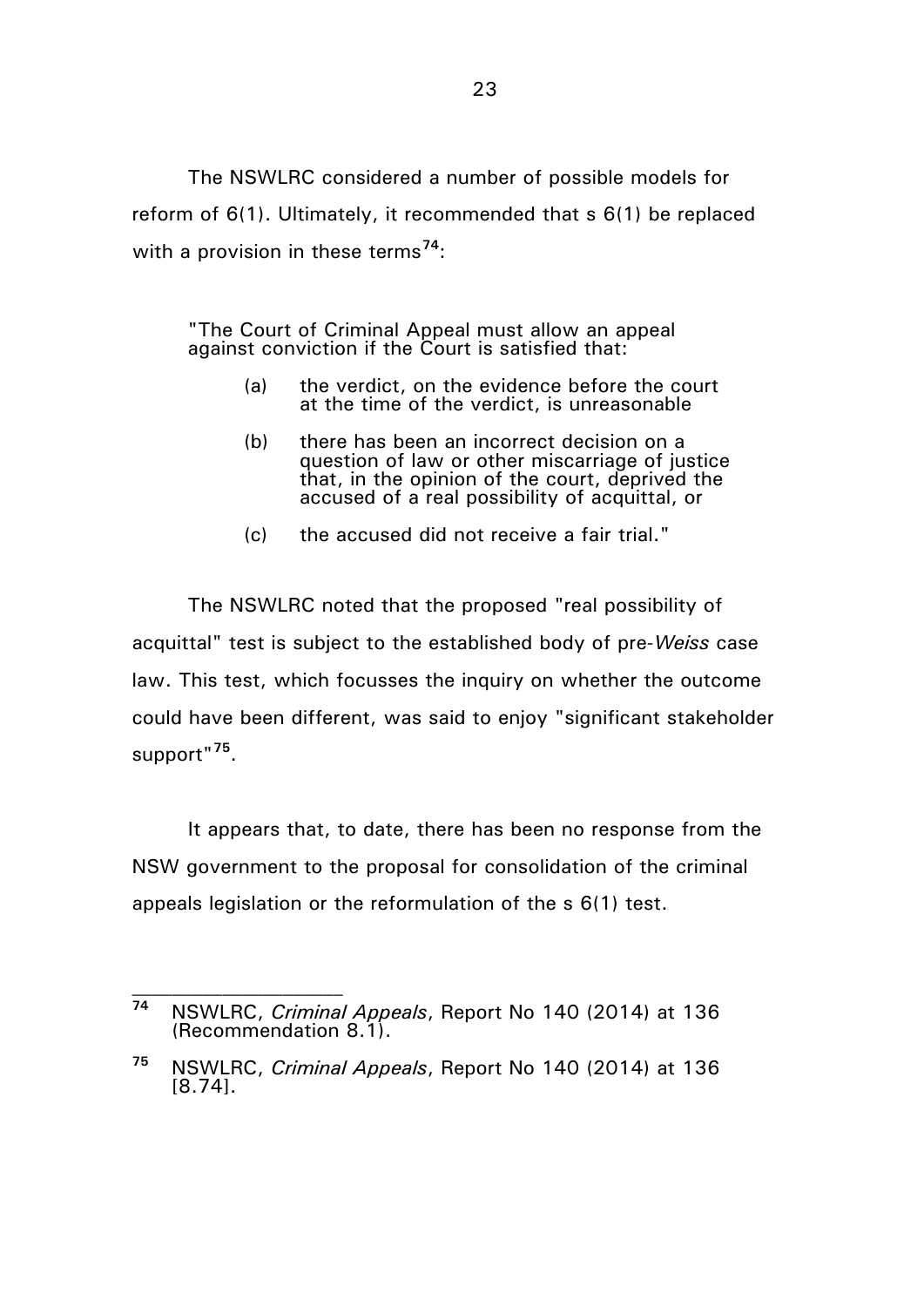In England the determination of appeals against conviction on indictment is now governed by s 2(1) of the *Criminal Appeal Act 1968* (UK), which was inserted in 1995 following the report of the Royal Commission on Criminal Justice**[76](#page-23-0)**:

"2(1) Subject to the provisions of this Act, the Court of Appeal –

- (a) shall allow an appeal against conviction if they think that the conviction is unsafe; and
- (b) shall dismiss such an appeal in any other case."

In the period of settling-down following the enactment of the new provision, the Court of Appeal endorsed the statement of the editors of *Archbold* that neither the misconduct of the prosecution, nor the fact that there has been a failure to observe some general notion of "fair play", were themselves reasons for quashing a conviction**[77](#page-23-1)**. A less restrictive approach has since been adopted. It would seem that the Court of Appeal now proceeds upon the footing that s 2 re-states the practice adopted prior to the amendment**[78](#page-23-2)**. This is in line with Sir John Smith QC's view that the determination

<span id="page-23-0"></span>**<sup>76</sup>** Royal Commission on Criminal Justice, *Report*, Cm 2263, (1993) at 168-169.

<span id="page-23-1"></span>**<sup>77</sup>** *R v Chalkley* [1998] QB 848 at 869.

<span id="page-23-2"></span>**<sup>78</sup>** *R v Mullen* [2000] QB 520; *R v Togher* [2001] 3 All ER 463; *R v Gordon* [2001] NIJB 50; *R v McArdle* [2000] NI 390; *R v Mohammed* [2004] EWCA Crim 678; *R v Hanratty* [2002] 3 All ER 534.